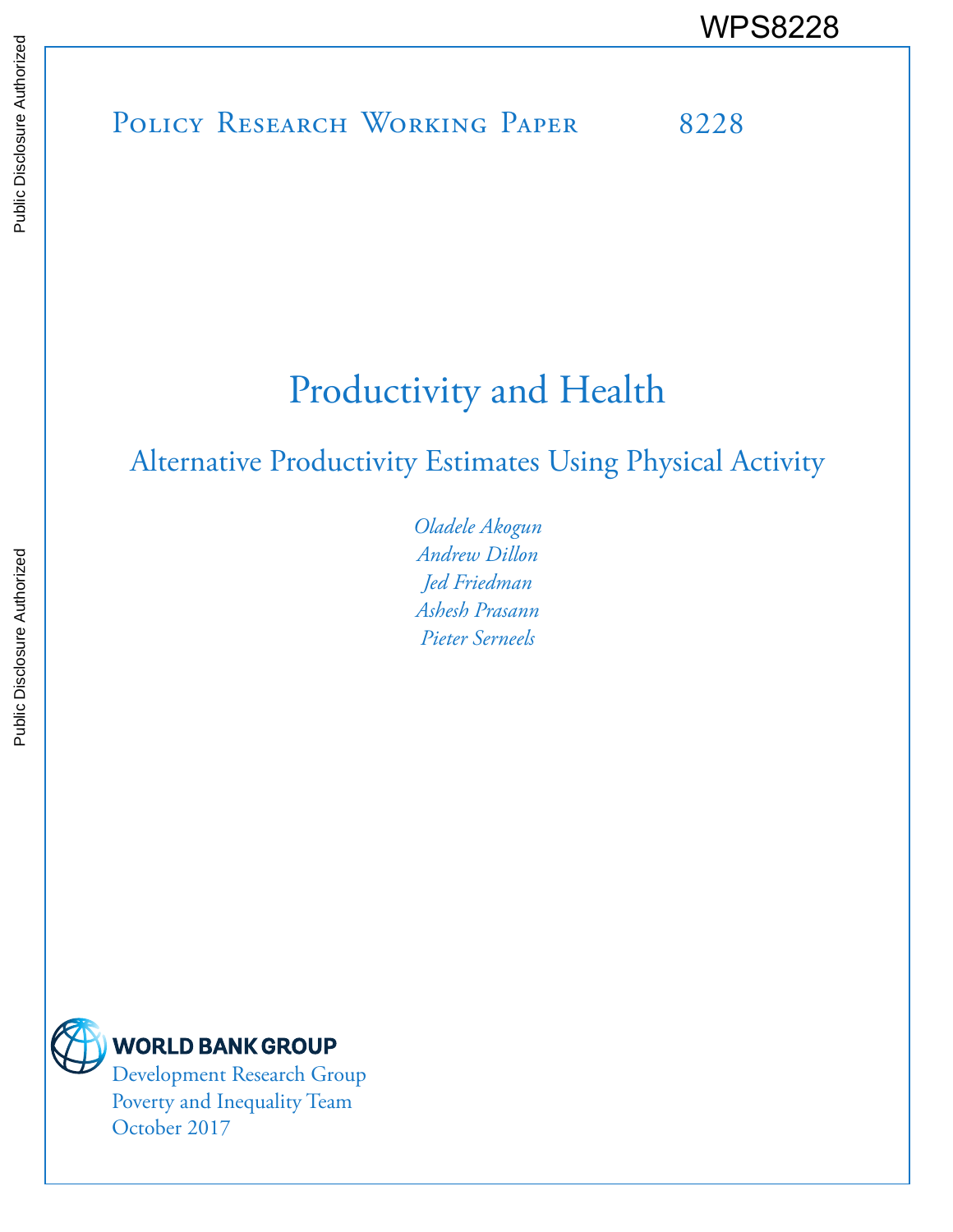#### POLICY RESEARCH WORKING PAPER 8228

### **Abstract**

This paper investigates an alternative proxy for individual worker productivity in physical work settings: a direct measure of physical activity using an accelerometer. First, the paper compares worker labor outcomes, such as labor supply and daily productivity obtained from firm personnel data, with physical activity; they are strongly related. Second, the

paper investigates the effect of a health intervention on physical activity, using a temporally randomized offer of malaria testing and treatment. Workers who are offered this program reallocate time from lower intensity activities in favor of higher intensity activities when they work.

This paper is a product of the Poverty and Inequality Team, Development Research Group. It is part of a larger effort by the World Bank to provide open access to its research and make a contribution to development policy discussions around the world. Policy Research Working Papers are also posted on the Web at http://econ.worldbank.org. The authors may be contacted at jfriedman@worldbank.org.

*The Policy Research Working Paper Series disseminates the findings of work in progress to encourage the exchange of ideas about development*  issues. An objective of the series is to get the findings out quickly, even if the presentations are less than fully polished. The papers carry the *names of the authors and should be cited accordingly. The findings, interpretations, and conclusions expressed in this paper are entirely those of the authors. They do not necessarily represent the views of the International Bank for Reconstruction and Development/World Bank and its affiliated organizations, or those of the Executive Directors of the World Bank or the governments they represent.*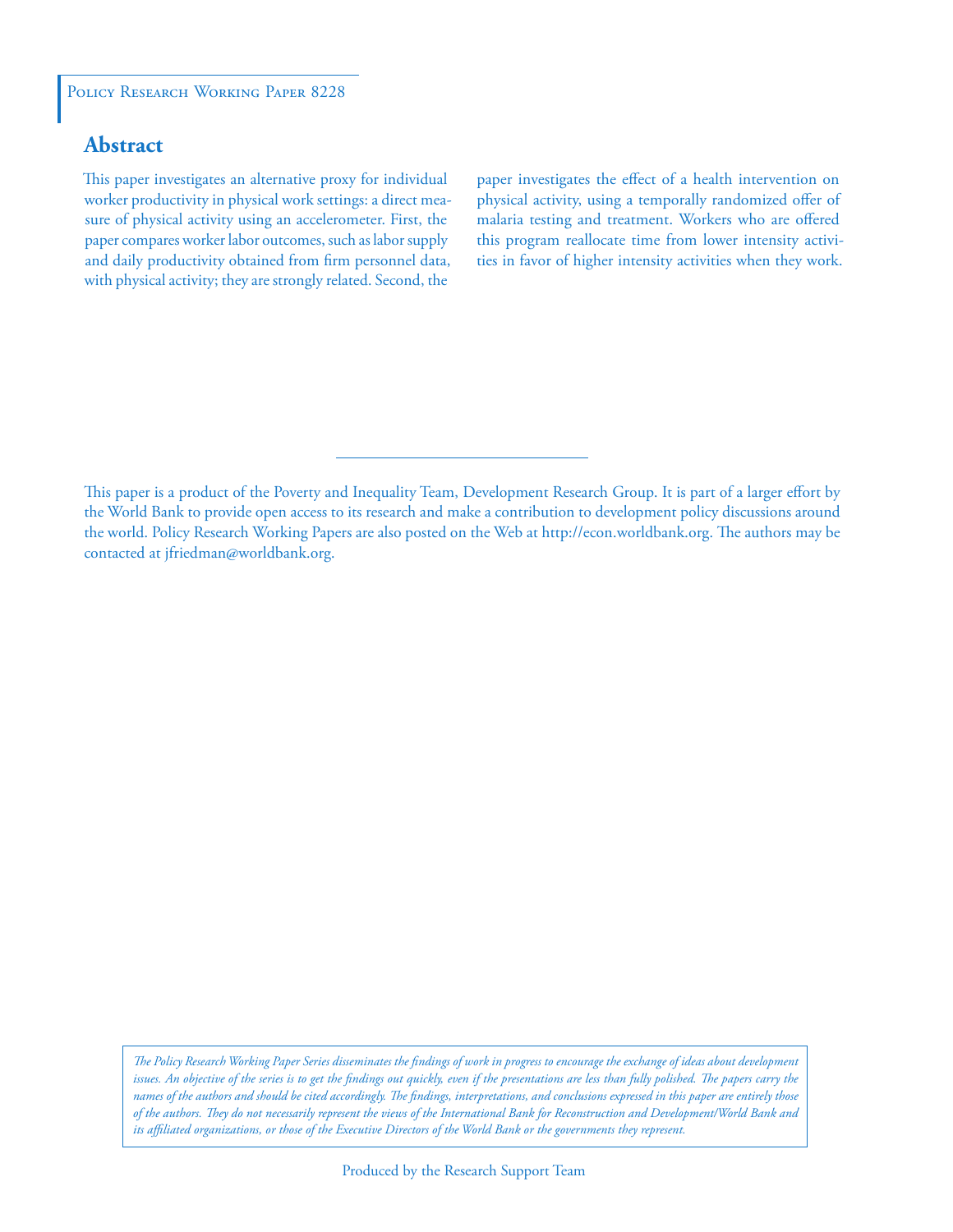### **Productivity and Health: Alternative Productivity Estimates Using Physical Activity**

Oladele Akogun Modibbo Adama University of Technology

> Andrew Dillon Michigan State University

> > Jed Friedman World Bank

Ashesh Prasann World Bank

Pieter Serneels University of East Anglia

**Keywords:** labor productivity, productivity measurement, malaria, field experiment **JEL codes:** I12, J22, J24, O12

**Acknowledgements**: We would like to thank Adedoyin Adesina, Bashir Aliyou, Sani Njobdi, and the Nigerian Ministry of Health, Malaria Control Program. The plantation staff and sugarcane cutters welcomed us and patiently assisted us throughout the study, without which this study would not have been possible. ESRC/DFID, Michigan State University, USDA National Institute of Food and Agriculture, and University of East Anglia are gratefully acknowledged for providing resources and support for the study. We appreciate the efforts of the supervisors, enumerators, and health workers who implemented this study. This study was ethically reviewed by the National Health Research Ethics Committee, Nigeria, Adamawa State Health Research Ethics Committee, and Michigan State University's Institutional Review Board. We thank the participants of seminars and presentations at CSAE's 2017 annual conference at Oxford University, and SEEDEC 2017 at UEA.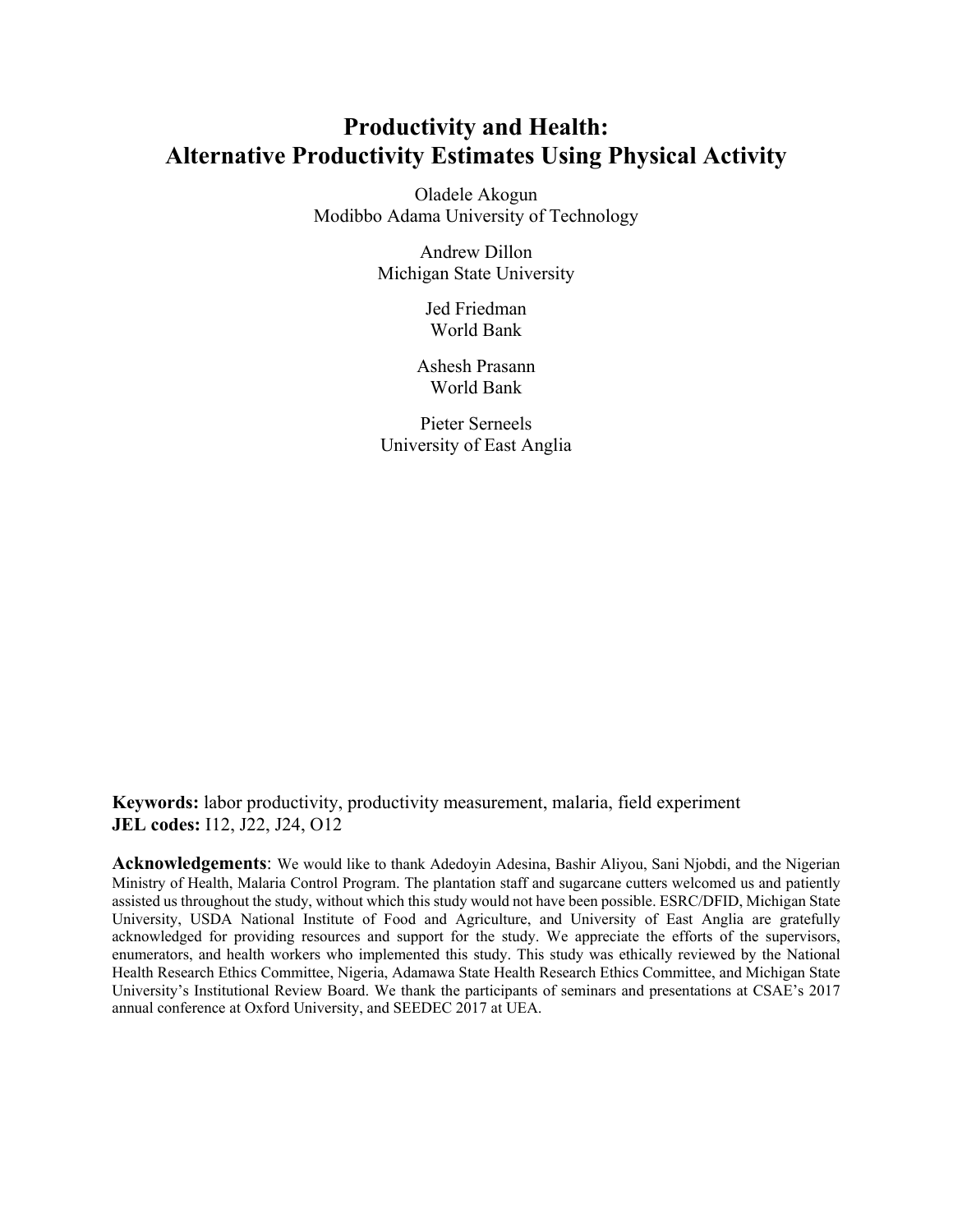#### **1. Introduction**

Productivity is a key determinant of economic growth, but its empirical measurement remains a challenge. Measures of labor productivity at the level of the individual worker or firm are rare and, when they occur, often noisy and/or biased.<sup>1</sup> Individual labor productivity is especially difficult to measure outside a piece rate setting, where most labor activity is located. Effort and time on the job are typically unobserved by a third party, difficult to recall after the fact by the respondent, and hard to link to firm or farm output. A proposed alternative measure of worker productivity is the direct measurement of physical activity, which can be a proxy for worker effort especially for physically arduous tasks. However, the validation of physical activity measures and their consistency as a proxy for worker productivity have not been well established (Bort-Roig et al. 2014).

This paper builds on previous work on the productivity costs of malaria infection conducted at a large sugarcane plantation in rural Nigeria that pays workers piece rate wages. Using the piece rate daily earnings as the direct observation of worker productivity, the previous work estimates the high economic cost of malarial infection – the offer of a workplace based malaria testing and treatment program increases worker earnings by approximately 10% over the weeks following the offer (Dillon et al. 2014). This study, conducted in a subsequent harvest season, posits physical activity measured by accelerometer as a proxy for worker productivity, and investigates the impact of access to malaria treatment on work and productivity as well as on the proposed proxy for productivity.

An earlier literature has considered the relationship between productivity, effort, and physical activity. Becker (1977, 1985) models firms as choosing a time and effort 'package' from each worker, with effort per time unit a determinant of the worker's wage.<sup>2</sup> Gibbons (1987) and

l

<sup>&</sup>lt;sup>1</sup> A large literature examines both the measurement of labor productivity for an individual firm and for an individual worker. For firm level studies see, for example, Bartelsman and Doms (2000), Asker et al. (2014), Syverson (2011), and Bartelsman et al. (2013); for individual worker studies see for instance Lazear (2000), Mas and Moretti (2009), Bandiera et al. (2010), Hermann and Rockoff (2012), Ziven and Neidell (2012).

 $2$  Becker (1977) notes, "Although the word "effort" is used throughout this paper, it cannot yet be satisfactorily measured, nor adequately defined in words. Surely, "effort" includes the expenditure of physical energy….This paper sidesteps these difficulties by defining effort analytically by its role in a model of behavior."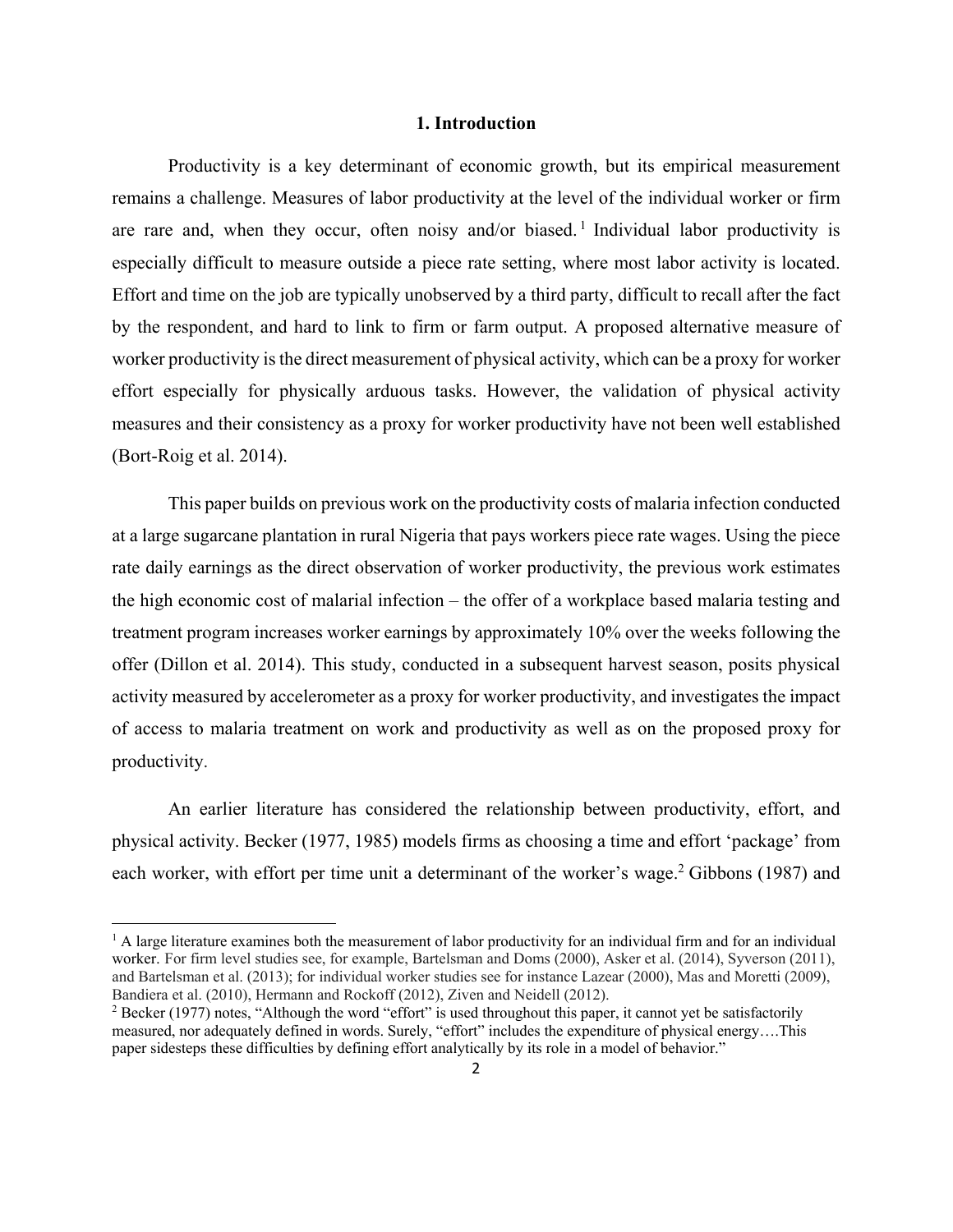Lazear (2000), focusing on piece rate wage settings, consider workers as maximizing expected income net of the cost of effort each day, first by choosing whether to work or not on that day, and second by deciding how much effort to deliver when working. In the context of these models, physical activity can be thought of as a proxy for overall effort, and thus a key determinant of productivity, at least for physically demanding production technologies.

The empirical focus of the paper first validates physical activity as a substitute measure for unobserved individual worker productivity. We find that physical activity is highly correlated with labor productivity and labor supply. Each active hour is associated with increased earnings of 111 naira, or 14% of the earnings standard deviation.

We then estimate the effects of a malaria testing and treatment program on worker physical activity to test the validity of this measure as a proxy for productivity. We estimate three sets of treatment effects when comparing a worker who received access to malaria testing and treatment to a counterfactual group of workers yet to receive treatment. The first is the Intention to Treat Effect (ITT), which summarizes the gains to all workers with the offer of the workplace health program. Workers who are offered this program reduce lower intensity activities in favor of moderate intensity activities, and reduce sedentary time. The Treatment Effect on the Treated (TOT) is estimated on the subset of malaria positive workers and indicates that workers' daily average sedentary and 'light' physical activity time is reduced, while 'fairly active' and 'very active' physical activity levels increased. These changes in physical activity are due to a reallocation of activity within working hours as total labor supply is largely unaffected. Finally, building on earlier work, we estimate the impact of the revelation of positive health information among workers who test malaria negative, which we call the Treatment Effect on the Medically Untreated (TmUT). This sub-group of workers also exhibits an increase in earnings and in the proportion of time spent in moderate activity levels after the receipt of diagnosis. This result is consistent with Dillon et al. (2014) who find similar results and detail how these workers switch to higher return, higher effort tasks, due to revised expectations over the perceived cost of effort. As physical activity directly proxies for effort, the effect of information on physical activity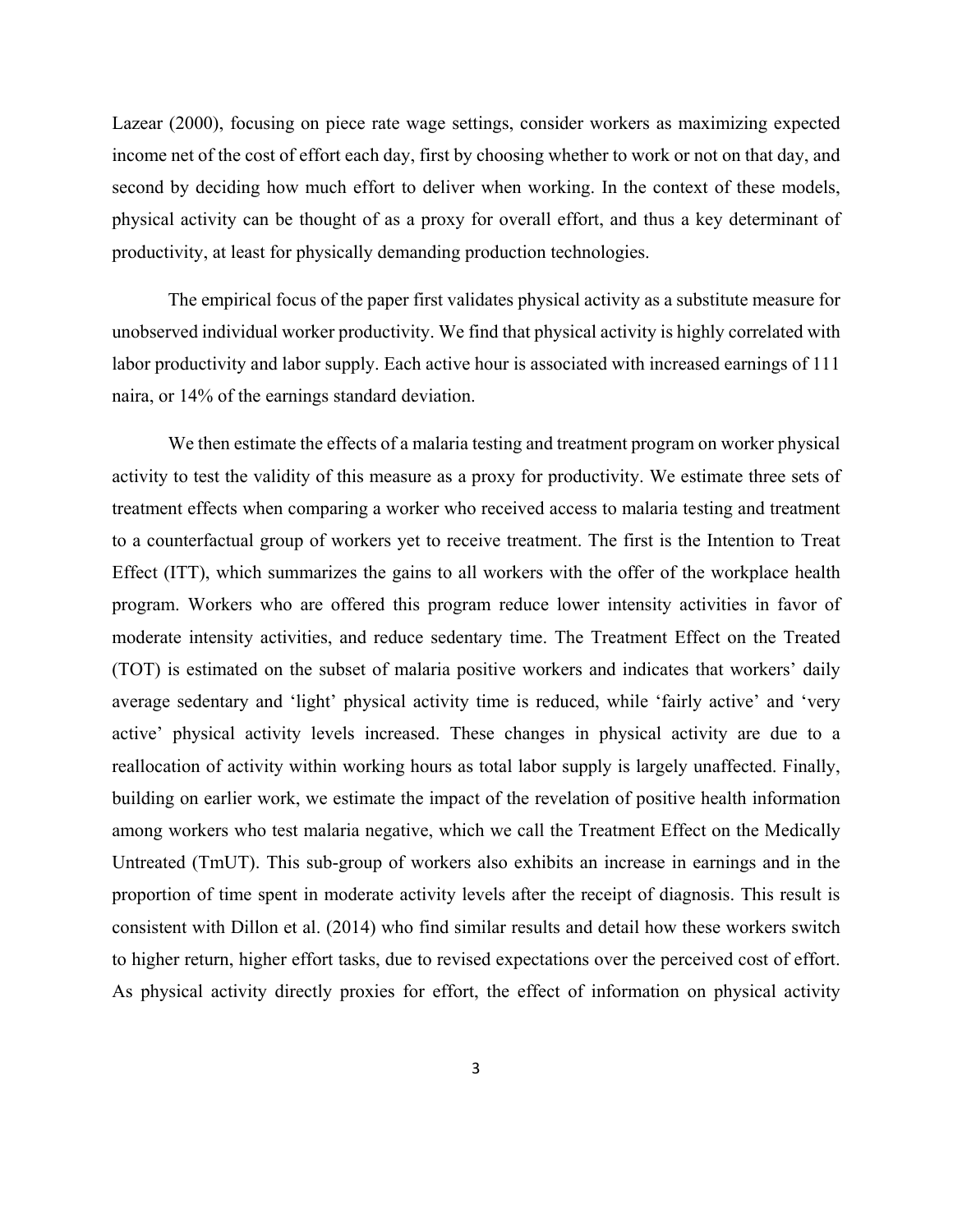provides some evidence that the perceived cost of effort changes in response to the malaria testing and treatment program among these workers.

Together, these two validation exercises indicate that physical activity may be an attractive proxy for individual worker productivity. Monitoring physical activity with wearable technologies should be feasible in many settings where piece-rate labor does not exist, and can therefore help extend productivity research especially as accelerometer technologies continue to advance in accuracy and unit prices fall.

The next section of this paper discusses the theoretical link between physical activity and productivity and reviews methods to measure physical activity. The third section describes the study setting in detail and section four discusses the malaria diagnostic and treatment protocols. The fifth and sixth sections describe the experimental design and estimation strategy. Section seven presents results, and the last section concludes.

#### **2. Theoretical Motivation and Interpretation of Physical Activity**

Becker (1977, 1985) provides a theoretical model of the relationship between effort, productivity, labor supply and earnings. In this Beckerian framework, the worker's total earnings, *Y*, depend on a 'package' of time, *t,* and total effort, *E*. The return to effort, or wage *w*, is partly a function of effort per unit time (*e*) from each worker, where  $e = E/t$ . Firms purchase packages of time from workers, monitoring their effort, so that worker's earnings are defined by the function:

$$
Y = w(e)t \tag{1}
$$

Becker assumes that firms are indifferent to the distribution of hours among workers, so that earnings are proportional to time for given effort levels. The model provides a parameter of the effort intensity of work,  $\sigma$ , where the return to work depends on effort intensity along with human capital and other time-invariant worker characteristics. The earnings function can be specified with a Cobb-Douglas production function such that:

$$
Y = \alpha e^{\sigma} t = \alpha E^{\sigma} t^{1-\sigma} \tag{2}
$$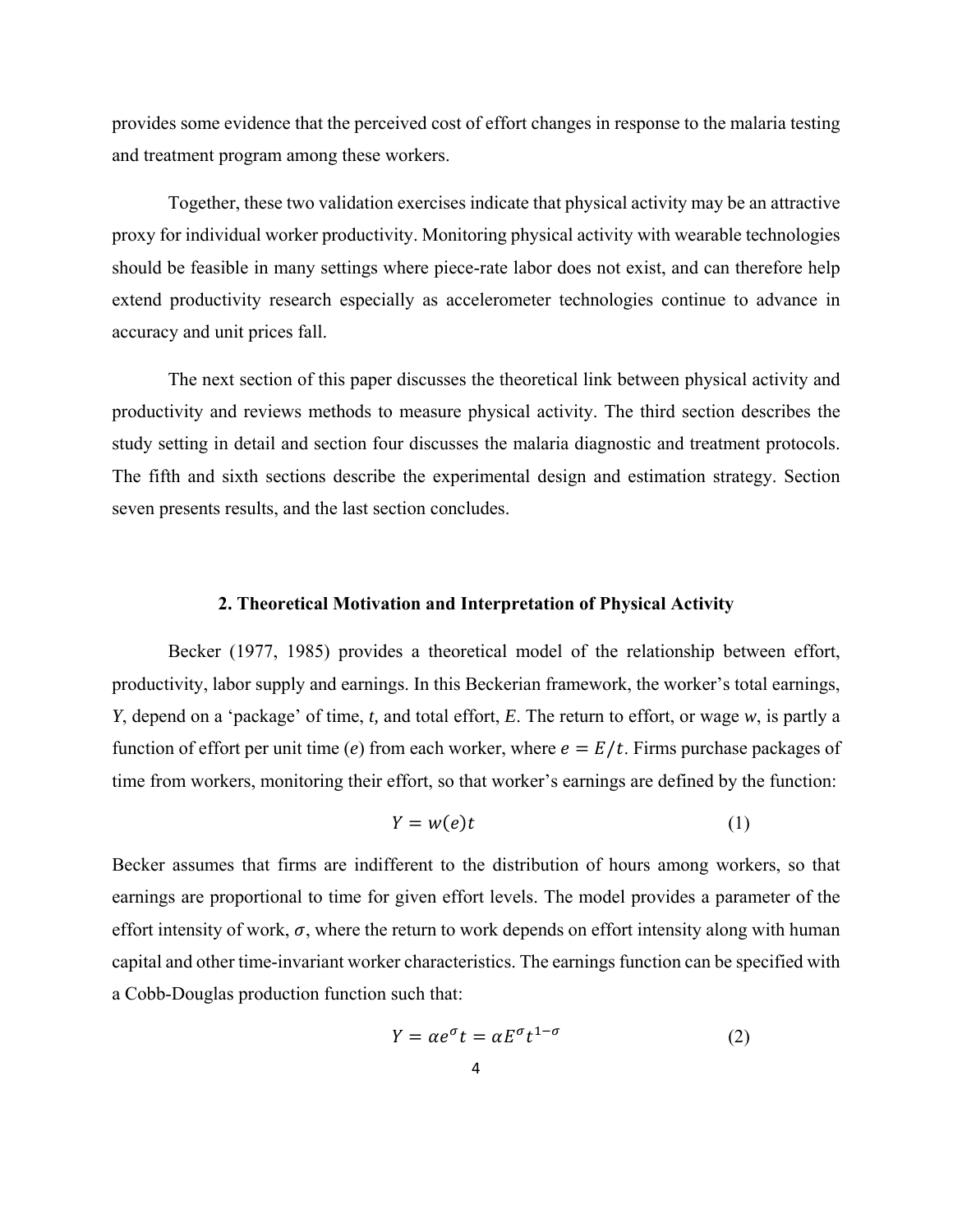with  $\alpha = \beta h$  where *h* represents worker human capital and  $\beta$  reflects the returns to human capital conditional on effort and time, which can be thought of as a measure that includes time-invariant characteristics such as individual skill or genetic endowments. In the context of agricultural labor, worker human capital, *h*, includes characteristics of the worker including their health status, which varies over time. When the effort intensity of work is less than one,  $\sigma < 1$ , equal effort will be used per hour worked as there are diminishing returns to additional effort on earnings. Firms then choose  $\sigma$  and  $\alpha$ , as well as monitoring costs, to maximize income.<sup>3</sup>

In our piece rate wage setting with fixed work hours, we can use the reduced form earnings function to disaggregate the effects of changes in health status on effort, measured using physical activity data, into labor supply and productivity effects.<sup>4</sup> Workers cannot trade off effort and hours worked in our study context, and this facilitates the identification of changes in health status on worker effort.<sup>5</sup> Dillon et al. (2014) defined the return to effort partly as a function of health perceptions that in turn were determined by a worker's true health status, *H,* as well as health information, *I*, since both changes in *H* and changes in *I* appeared to affect worker behavior. Incorporating this insight into the Beckerian model, health status is clearly one element in the human capital vector *h*, that is  $h = h(H)$ . Information about health, on the other hand, does not necessarily affect health status directly, at least in this static model, but new information about health, especially if unexpected, may affect the perceived cost of effort and hence the effort choice supplied by the worker, that is  $e = e(I)$ . Therefore, we can specify the return to effort (per unit time) as partly a function of health perceptions,  $w(e) = \beta h(H)e(I)^{\sigma}$ . The total earnings function

 $3$  In Becker (1977), the trade-offs between production technology and monitoring are fully derived with respect to the firm's choice of the effort intensity of work,  $\sigma$ , and the distribution of worker endowments,  $\alpha$ , employed.

<sup>&</sup>lt;sup>4</sup> In the theoretical model, monitoring costs and production technology are choice variables, but our single study site allows us to abstract from differences in production technology across workers and differences in monitoring, as the firm has a uniform monitoring system. Differences could arise in supervision of different groups of employees and we consider this potential source of unobserved heterogeneity in our fixed effects strategy discussed in more detail below.

<sup>&</sup>lt;sup>5</sup> Workers cannot choose hours on the plantation. They are picked up from their local villages by a plantation bus and returned to their village at closing. All workers have the same hours supplied at the plantation conditional on labor supply.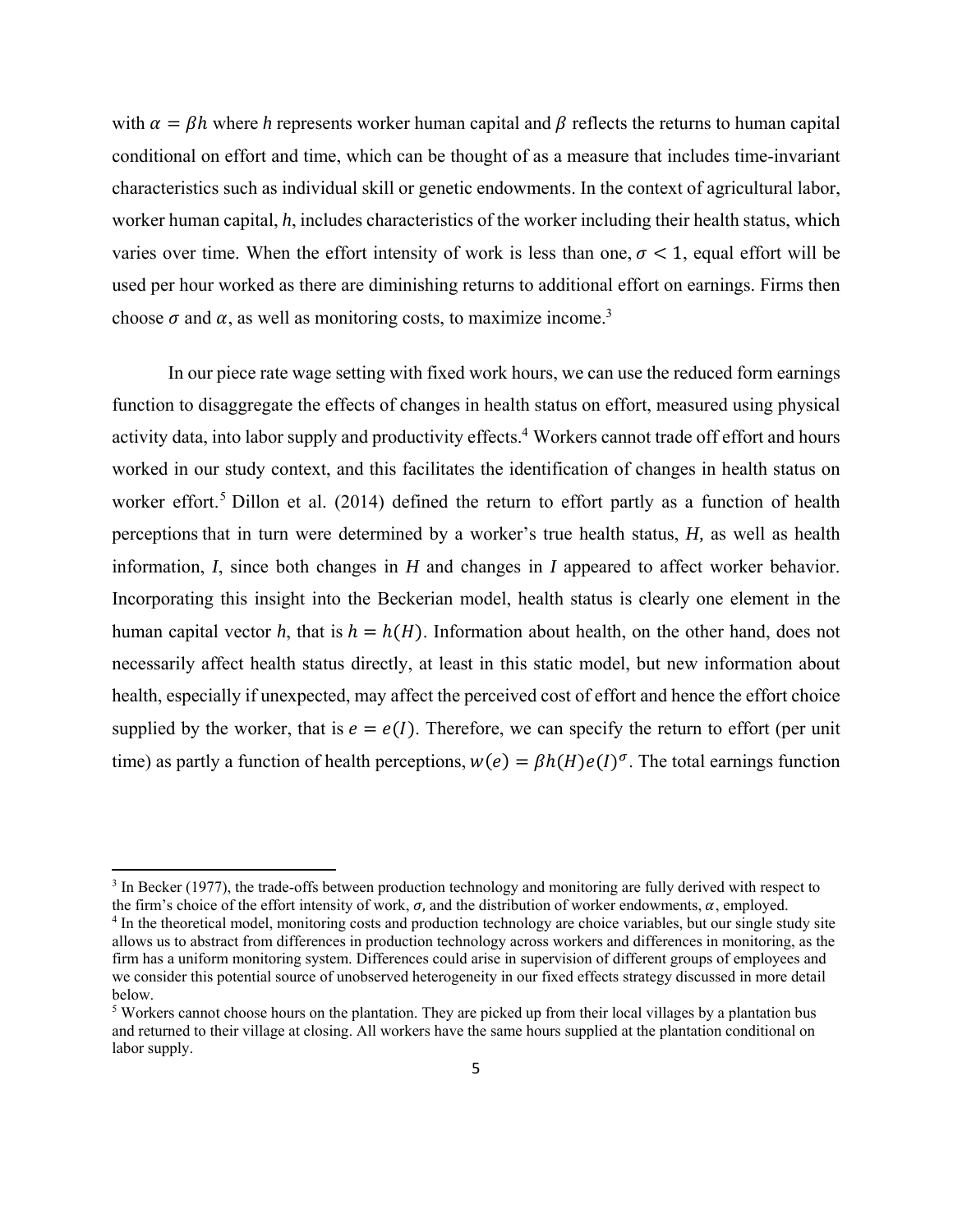is then a function of both health information and the worker's actual health status, as well as other dimensions of human capital.

In this randomized control trial described in more detail below, we exogenously vary access to a malaria testing and treatment intervention by randomly assigning workers to a day of testing. For malaria positive workers, the effect of the intervention provides an estimate of the impact of changes in the workers' health status and information about their malaria status. For malaria negative workers, who do not receive treatment, the sole effect of the intervention is that of health information. Becker's model motivates the experimental design, as effort alone is not the only determinant of productivity, and our discussion of worker fixed effects, particularly β and unobservable components of  $h$ , map effort into worker productivity.

Despite the theoretical attention to effort in earnings functions, the measurement of physical activity has typically generated most interest in the fields of medicine, public health, and nutrition sciences. In medical and public health studies, whether assessing the health risks associated with certain (e.g. sedentary) lifestyles, or estimating gains from health promotion activities, measurement efforts aim to capture the duration, frequency, intensity, or setting of physical activity (Bauman et al., 2006). Nutritionists tend to be interested in physical activity as a major component of individual energy needs. Calorie (food) deficits or surpluses are generally evaluated comparing estimated energy expenditure against a benchmark energy requirement. Physical activity is the most variable component of human daily energy expenditure and the second most important after the Basal Metabolic Rate (BMR) (FAO and WHO, 2001).

A number of tools are used for the measurement of physical activity that can be ranked according to their degree of practicality. Nutritionists and physiologists consider the doubly labeled water method (DLW) as the gold standard to measure energy expenditure in free-living conditions (Speakman, 1997; FAO and WHO, 2001). As an alternative to this gold standard, subjects are sometimes asked to keep diaries or logs of physical activity. While widely used in medical and nutrition studies, these methods are cumbersome and costly to implement with large samples. More common are individual self-reports of physical activity. Instruments that have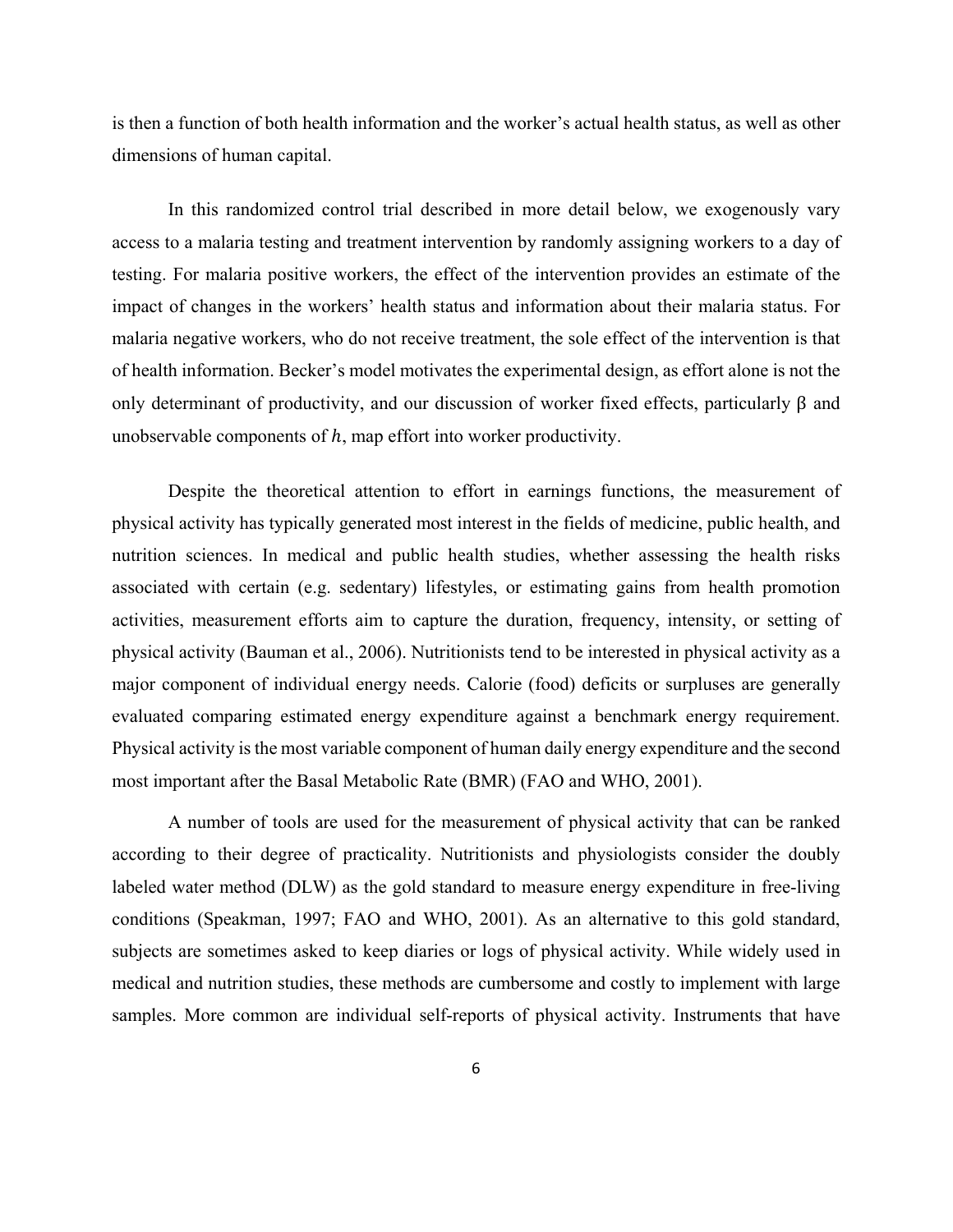undergone international validation, including developing country settings, include the International Physical Activity Questionnaire (IPAQ) in its short- and long-form versions (Craig et al., 2003), the WHO-led Global Physical Activity Questionnaire (GPAQ), and a Sub-Saharan Africa Activity Questionnaire (Sobngwi et al., 2001). The instruments are designed to measure activities in different domains (work, travel to and from places, and recreational activities) and the intensity of these activities (e.g. low, moderate or high physical activity) rather than precisely measuring energy expenditures. While validation studies for these survey instruments exist (e.g. Craig et al., 2003), the instruments remain prone to the types of biases that may be encountered in any subjective self-report based on survey recall, and their accuracy has been called into question as it appears to often produce results that are in contradiction with objective measures (Corder and Van Slujis, 2010).

In the last decade, activity trackers have been developed as instruments that have the potential to provide sufficiently accurate estimates of physical activity and energy consumption at the individual level. Accelerometers are possibly the most commonly used type of device, but other types of sensors are also being used or tested (Baranowski et al., 2012; Storm et al., 2015).6 Applied work making use of accelerometers has investigated the relationship between physical activity and the built environment (Sallis et al., 2016) or contrasted patterns of physical activity across countries or populations (Salvo et al., 2015). One particular challenge with this method is study subject adherence to the protocols necessary for accurate measurement – the accelerometers must be worn in a consistent fashion during waking hours for several consecutive days. Given these challenges, certain field studies have seen up to 40% of individual-day data to be invalid (Sherar et al., 2011). Despite these adherence challenges that can lead to data censoring, wearable technologies including accelerometers hold a great deal of promise due to their accuracy in realtime measurement.

l

<sup>&</sup>lt;sup>6</sup> Most recently, a review of accelerometer studies with sample sizes greater than 400 identified accelerometry data for more than 275,000 individuals, from 76 studies and 36 countries (Wijndaele et al, 2015). Efforts have also started to develop internationally agreed protocols for accelerometer data collection, sharing, and dissemination (Cain and Geremia, 2012; Wijndaele et al, 2015).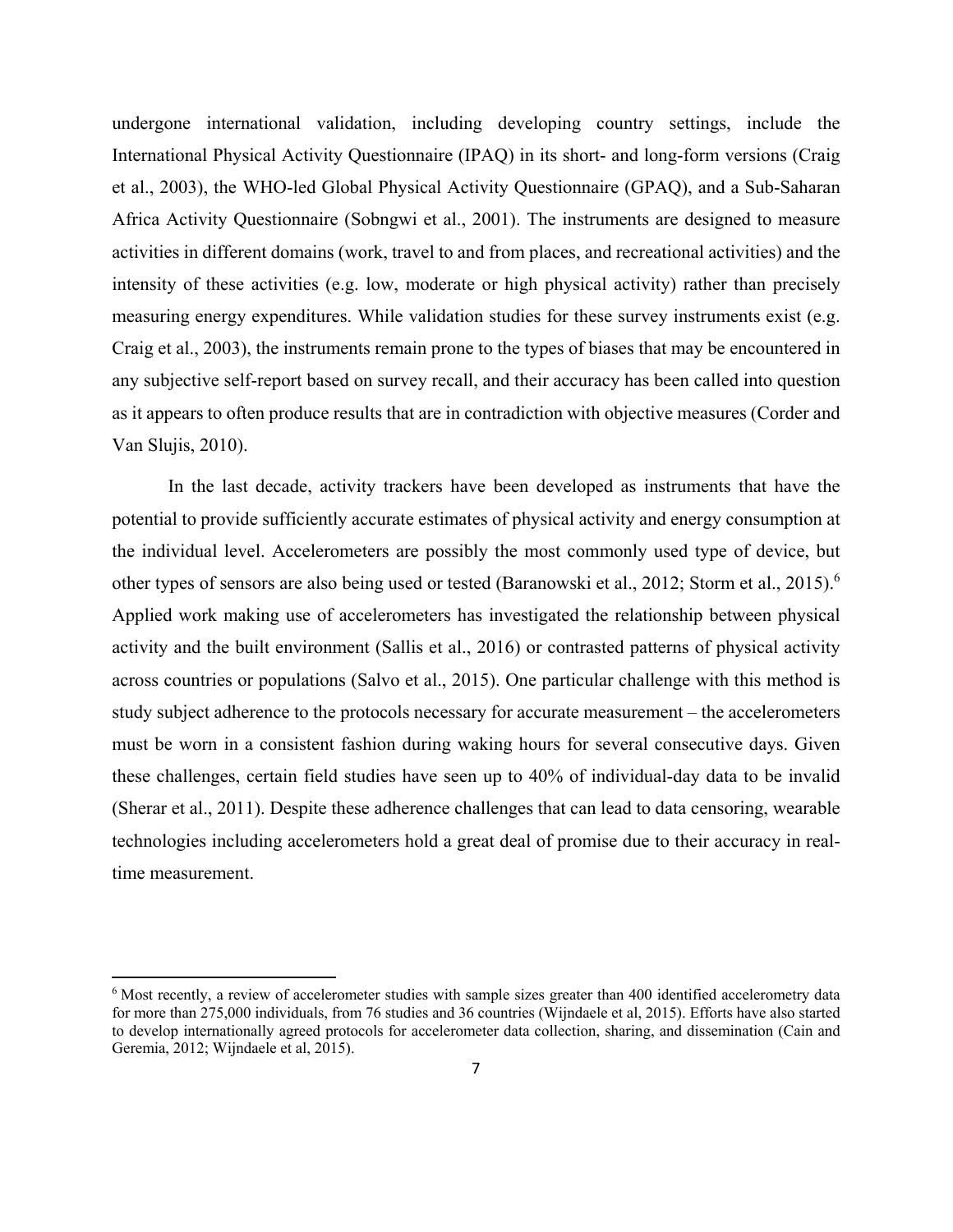The precise technology employed in this study was chosen after market research and consultation of experts in this area, who largely emphasized reliability, immediate availability and user friendliness in the field.<sup>7</sup> For these reasons we chose to use the belt-worn FitBit accelerometer, a three-dimensional accelerometer which measures activity duration and intensity in minutes. The accelerometer reports time spent in four levels of activities: Sedentary Minutes, and Lightly, Fairly and Very Active Minutes. The proprietary algorithm assigns minute intervals to any activity if the assessed activity is more strenuous (in terms of estimated caloric expenditure) than a slow-paced walk. The caloric expenditure threshold is normed to the BMI of the worker, with the three partitions of activity representing increasingly greater energy expenditures. The device tracks worker physical activity continuously throughout the day and cannot be manually turned off by the worker.

#### **3. Study Setting**

The study is implemented on a single large (5,700 hectares) sugarcane plantation in rural Nigeria. The plantation employs 680 sugarcane cutters who work for the entire harvest season that stretches from mid-November to April (in this case the study year 2012-13) and are paid a piece rate wage. While there are other activities on the plantation, including a sugar processing facility, this study focuses solely on the sugarcane cutter labor force.

Workers are hired from local villages surrounding the plantation and are transported daily to and from the assigned work site. The cane-cutters are organized into eight work groups and each group is managed by a supervisor. Every day the supervisor and his cutters are allocated to a set of starting fields in the plantation and additional fields when the starting fields are finished. Sugarcane cutters do not work in teams to complete the rows of cane but rather work individually along a row until finished and are then assigned by the supervisor to another row to harvest. Rows

<sup>&</sup>lt;sup>7</sup> Ease of use was an important consideration, and even after choosing the most user-friendly option at the time, a number of trackers were lost. One alternative approach would have been to develop one's own accelerometer. While this has the advantage over commercial products available at the time of fieldwork in that the underlying algorithms are known and available, discussions with experts in this field who are and have been developing their own devices indicated that the development is time consuming and costly, beyond the scope of our study.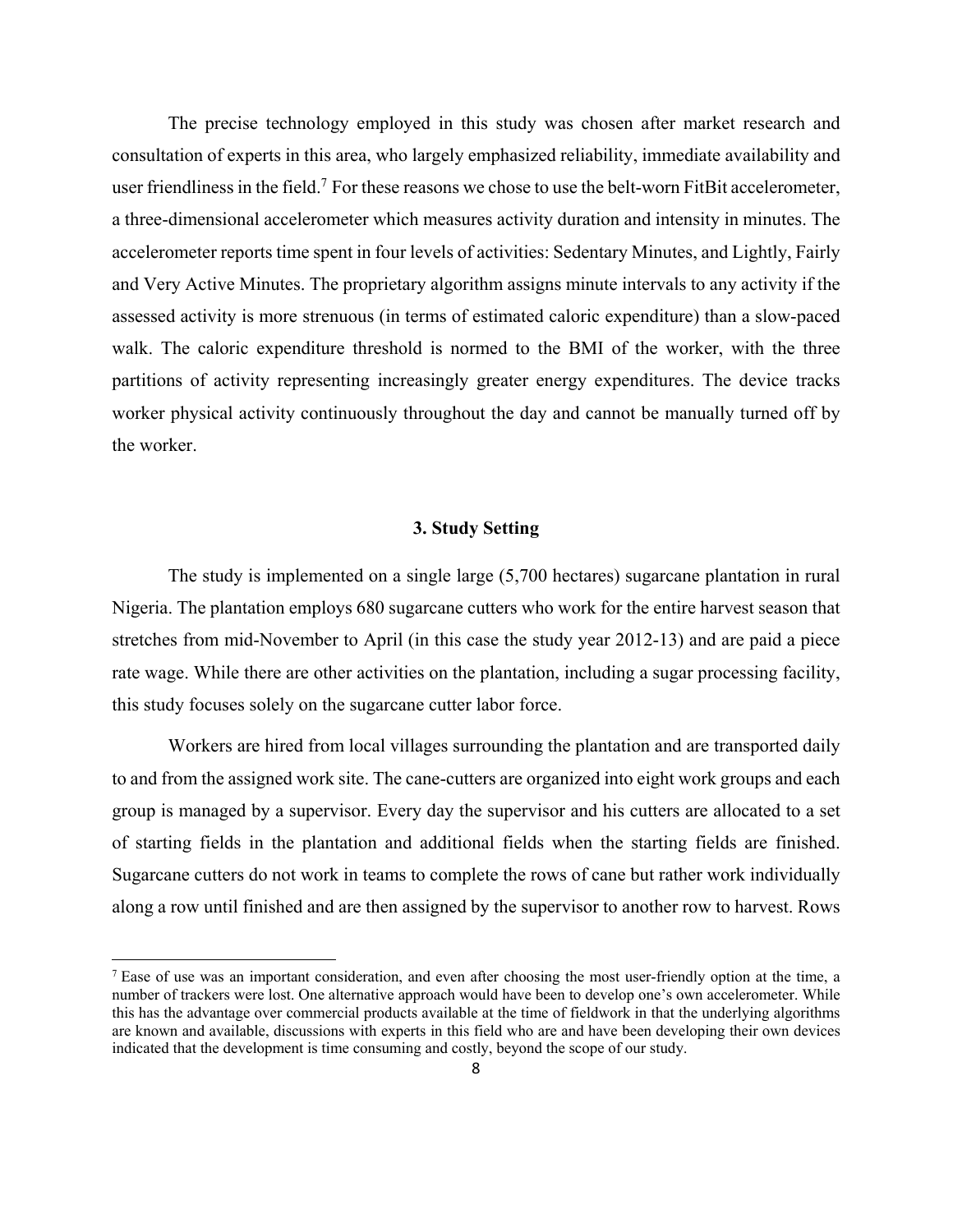of cane are typically of uniform density due to mechanized planting and the irrigated nature of sugarcane that requires fields to be encompassed with water canals. The worker's day is standardized with plantation trucks collecting workers from their village and delivering them to the field sites to be cut each day, and transporting them back to their village at the end of the day. This standardized work day ensures that for each cane cutter the number of hours of work is fixed across all workers in a work group and alleviates concerns about trade-offs between work hours and effort.

Cane cutters are paid a piece rate of 2.04 naira for every measured "rod" of cane cut, where a "rod" (approximately two meters in length) is a physical standard carried by every work group supervisor. At the end of each day, the worker's output for that day is entered on his personal 'blue card' and is signed off by both the supervisor and worker. The plantation thus keeps records of the daily output (quantity cut), the days worked, and the total earnings for each worker. Workers are paid monthly and they often keep track of their daily output by maintaining their own separate ledger. Disagreement between cutters and management over output amounts are rare. The work tends to be lucrative and an average day of cane cutting pays 1,156 naira, or approximately 7 USD. This daily wage is substantially higher than most local alternatives. With the poverty rate in the surrounding Nigerian state at 74.3% (measured at \$1 USD per day) (Nigeria National Bureau of Statistics, 2012), sugarcane cutter positions are in high demand in the local communities.

We supplement the daily productivity information with data from worker interviews covering socio-demographic, work history, and self-reported health information. We also collect blood samples during the interview to test for malaria. The study design permits estimation of the within-worker effect of malaria testing and treatment by comparing a worker's physical activity before and after 'treatment' which allows us to control for time invariant worker characteristics such as human capital or other worker unobservable characteristics that may also affect productivity independently of health (in equation 2). During the study period, the plantation was unexpectedly closed for cutting in weeks five and six of the eight-week study period due to an operational breakdown at the processing plant, after our sub-sample of workers had been fitted with accelerometers. This reduces the statistical power of our estimates, as we do not observe as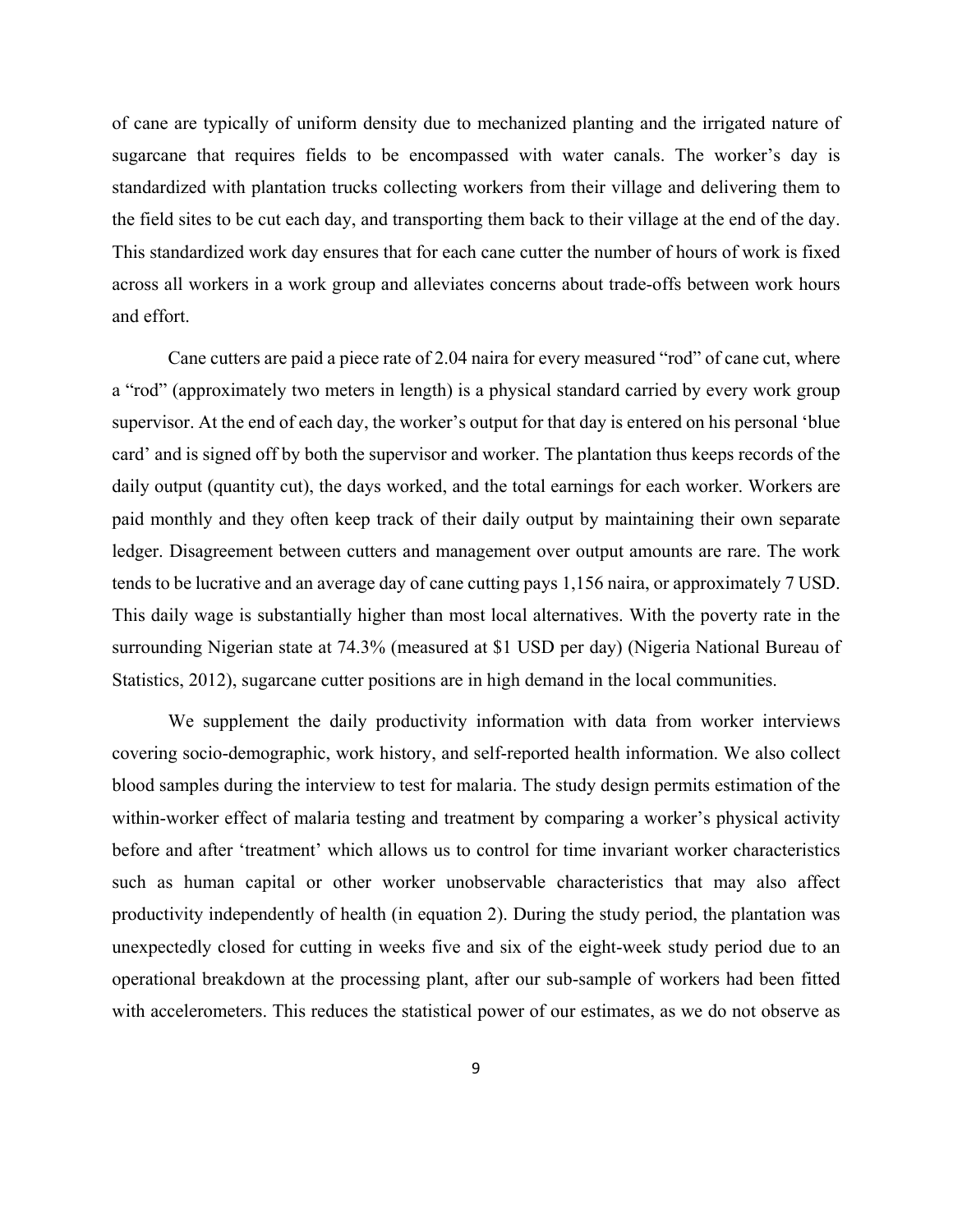many work days in the analysis as planned in the study design, and truncates the observation period over which we can estimate the productivity/activity impacts of treatment.

#### **4. Malaria: Measurement and Treatment Protocol**

Before describing the health intervention and its effect on physical activity in more detail, it is important to understand both the measurement and expected impact of malaria infection as the particular biology of infection informs the identification strategy. Malaria is endemic in our study setting and workers in our initial qualitative interviews described it as an important health issue. As malaria symptoms generally include fever, chills, sweats, headaches, nausea, vomiting, body aches, and general malaise, the potential for malaria infection to impact labor outcomes is high. Severe malaria can impair consciousness, cause seizures, and result in coma (Najera and Hempel 1996). Individuals affected are also often dehydrated and hypovolemic (Miller et al., 2002). The duration of an episode of malaria varies widely.<sup>8</sup> An episode of malaria lasts up to 14 days, with an average of 4-6 days of total incapacitation and the partially incapacitated days characterized by nausea, headaches, and fatigue (Najera and Hempel, 1996).

Three methods are commonly used to assess malaria infection in large-scale surveys: selfreport, Rapid Diagnostic Testing (RDT), and microscopy. While self-reported malaria is often used as a proxy, careful measurement of malaria infection requires testing of a blood sample, as the diagnosis of malaria depends on the demonstration of parasites in the blood. Because the symptoms of malaria are generic, subjects may, through self-assessment, categorize other illnesses with similar symptoms as malaria infection.<sup>9</sup> At the same time, especially in areas where malaria and diseases with similar symptoms are endemic, habituation to these symptoms may lead to underreporting of malaria infection. Self-reported malaria can therefore suffer from both Type I

l

<sup>&</sup>lt;sup>8</sup> Duration may depend on the endemicity level of malaria in the area. Highly endemic areas may, for instance, have higher levels of immunity, and episodes may be longer in areas with less stable malaria presence (Deressa 2007).

<sup>&</sup>lt;sup>9</sup> This is further enhanced for the study area by the word referring to fever in the local language being the same as that referring to malaria.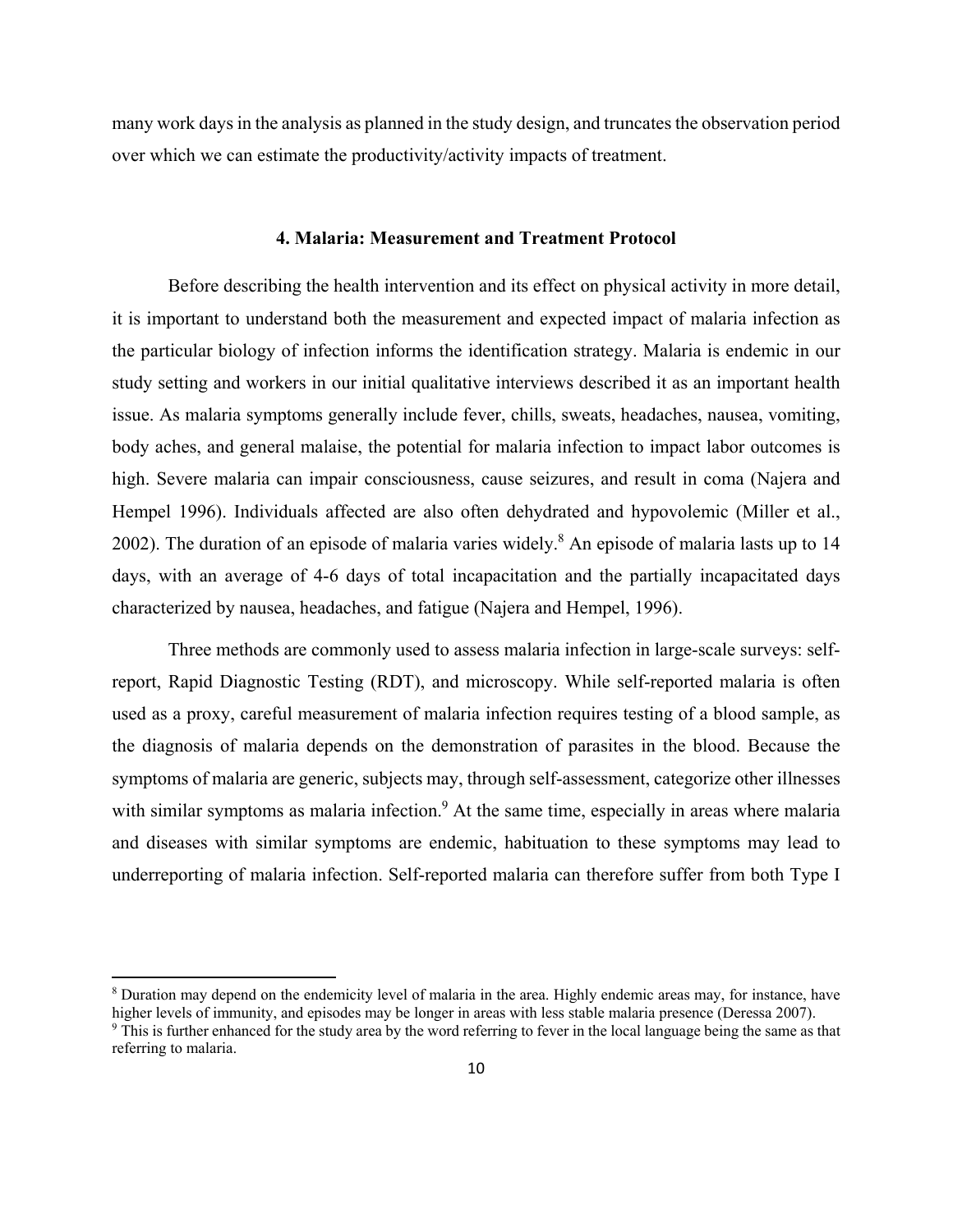and Type II errors, making it difficult to sign the measurement bias and rendering it imprecise as a measurement approach.<sup>10</sup>

Our study relies on the measurement of parasites in the worker from thick film blood smears read in a dedicated laboratory. Although expensive to implement as it requires trained personnel and appropriate instruments, thick blood film microscopy is considered the diagnostic gold standard. In practice, our study team takes a blood sample from each consenting worker and conducts microscopy analysis in a lab that is two hours away (by car) from the plantation. The microscopy analysis counts the number of parasites, with workers above a specified threshold considered to be malaria positive.<sup>11</sup> Our adopted definition of malaria positivity is the presence of at least three parasites over the total examined fields in the blood smear. 12 This decision follows the clinical diagnostic standards in the study area (Government of Nigeria 2011). As there is no universally adopted standard for both symptomatic and asymptomatic cases in a population (Laishram et al., 2012), we rely on the clinical threshold in our study area as our objective measure following the recommendation in WHO  $(2010).<sup>13</sup>$ 

All workers diagnosed with malaria receive an adult dose of Artemisinin based Combination Therapy (ACT) along with clear instructions on use. ACT is the preferred first line treatment for malaria recommended by the World Health Organization, as there has been no resistance to ACT yet reported in Africa, and ACT has been proven to cure *falciparum malaria* within 7 days with few to no side effects. ACT also provides protective effects between two and four weeks after treatment (White (2005), Sowunmi et al. (2007), and Woodring et al. (2010)).

 $10$  Strauss and Thomas (2000) present evidence that self-reported health information could either be positively or negatively attenuated, and that the direction of the bias may be correlated with respondent characteristics. Self-reported health nevertheless remains a widely used approach in socio-economic and public health studies.<br><sup>11</sup> A professional laboratory technician read all the slides to record the number of parasites in five viewing fields. After

recording the parasite count, the laboratory supervisor selected random subsamples of slides from each batch of 50 slides to verify. If discrepancies between the primary laboratory technician and the supervisor were found, the whole batch of slides was re-validated.

 $12$  In the medical literature studies focusing on different settings use distinct parasite density thresholds to classify malaria infection as there is no unique or universal medically established standard for population based malaria testing which includes asymptomatic malaria cases (see dalla Martha et al. (2007), Toure et al. (2006), and Rottmann et al. (2006)).

 $<sup>13</sup>$  Inspection of local clinic records showed that the malaria positivity rate observed in our population of workers is</sup> at a similar level to the clinical diagnostic rates found in the areas surrounding the study setting during the study months.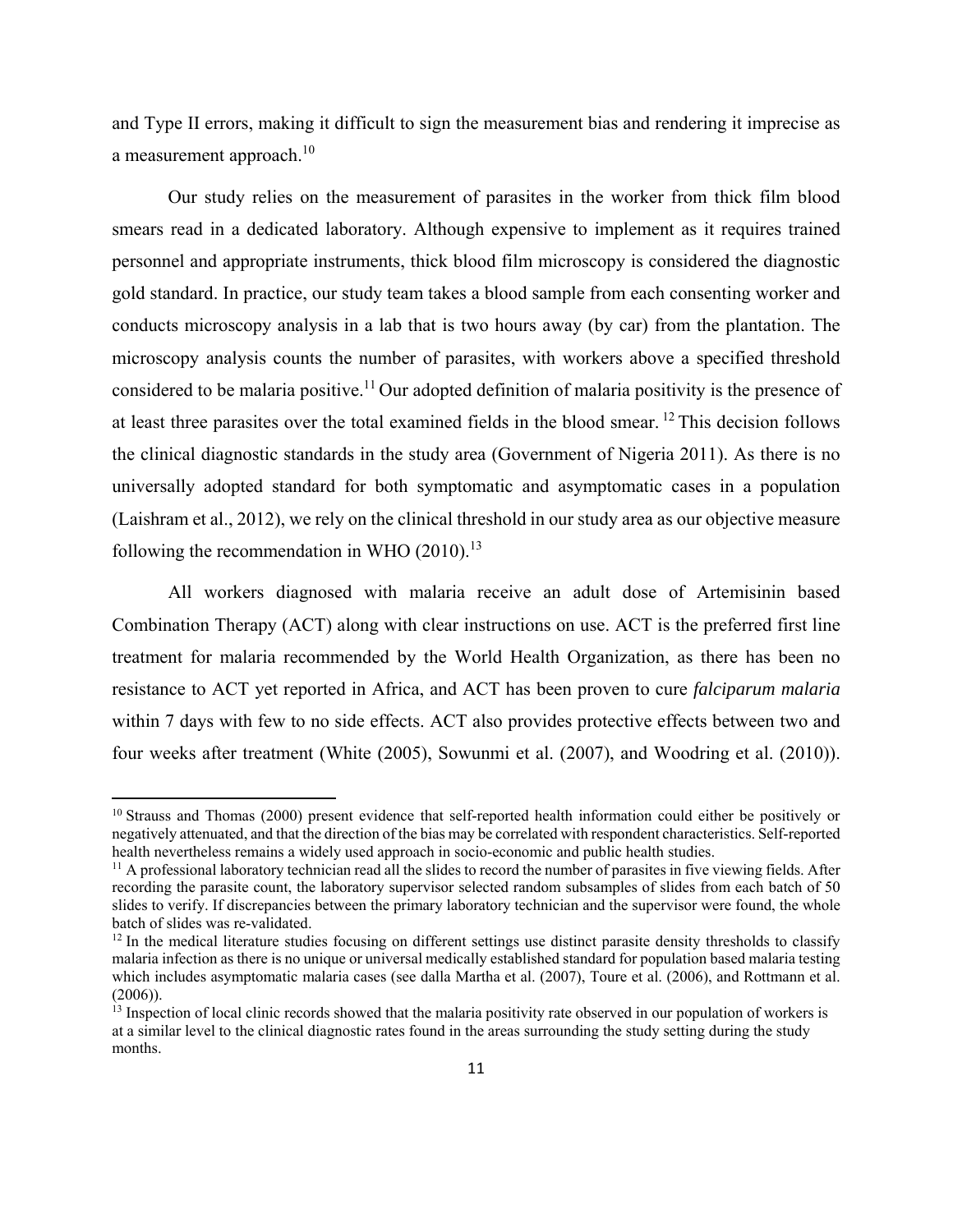Identification of intervention impact is predicated on the assumption that workers comply with the prescribed medical treatment if they test positive and are subsequently cleared of the malaria parasite. Compliance with the treatment protocol was maximized through two follow-up visits by the health workers and a small incentive (50 naira) to return used ACT boxes to health workers. During the follow-up visits, health workers determined whether the treatment had been successful, which included ascertaining whether the worker had taken the medication properly, had consumed the medication himself without distributing to others, and whether the worker was asymptomatic. The rate of malaria positives among the sub-sample of workers who wore the physical activity monitors was 30%. Almost no problems with compliance were reported and we assume full compliance with ACT treatment for the remainder of the analysis.

#### **5. Study Design**

While we observe labor outcomes for the entire cane cutting population of 680 workers during an eight-week study period from February to April 2013, at the peak of the harvest season, the analysis in this paper is based on a subsample of workers who were equipped with activity trackers during the study period. A random sub-sample of 83 sugarcane cutters was assigned an activity tracker. Each tracker was labeled with a unique code for the dedicated use of the same worker over the study period. Cane cutters clipped these activity trackers, approximately the same size and weight as a USB flash drive, to their pant hem, pocket, or belt. At the end of every work week, the data recorded by these trackers were synced to a notebook computer at the field survey office and the trackers were simultaneously charged. This process was carefully managed and workers received back the same tracker by the start of the new workweek. Detailed checking during the fieldwork reassured that trackers were operational, although some were lost by the workers, as discussed below.<sup>14</sup>

<sup>&</sup>lt;sup>14</sup> The protocol was developed after a one-week intensive pilot with 10 sugarcane workers off plantation in January 2013. This pilot tested practical modalities such as data registration, battery, charging and syncing time, device functioning in high temperature and water rich environment, and exploring device location to minimize loss (arm, around the neck, belt).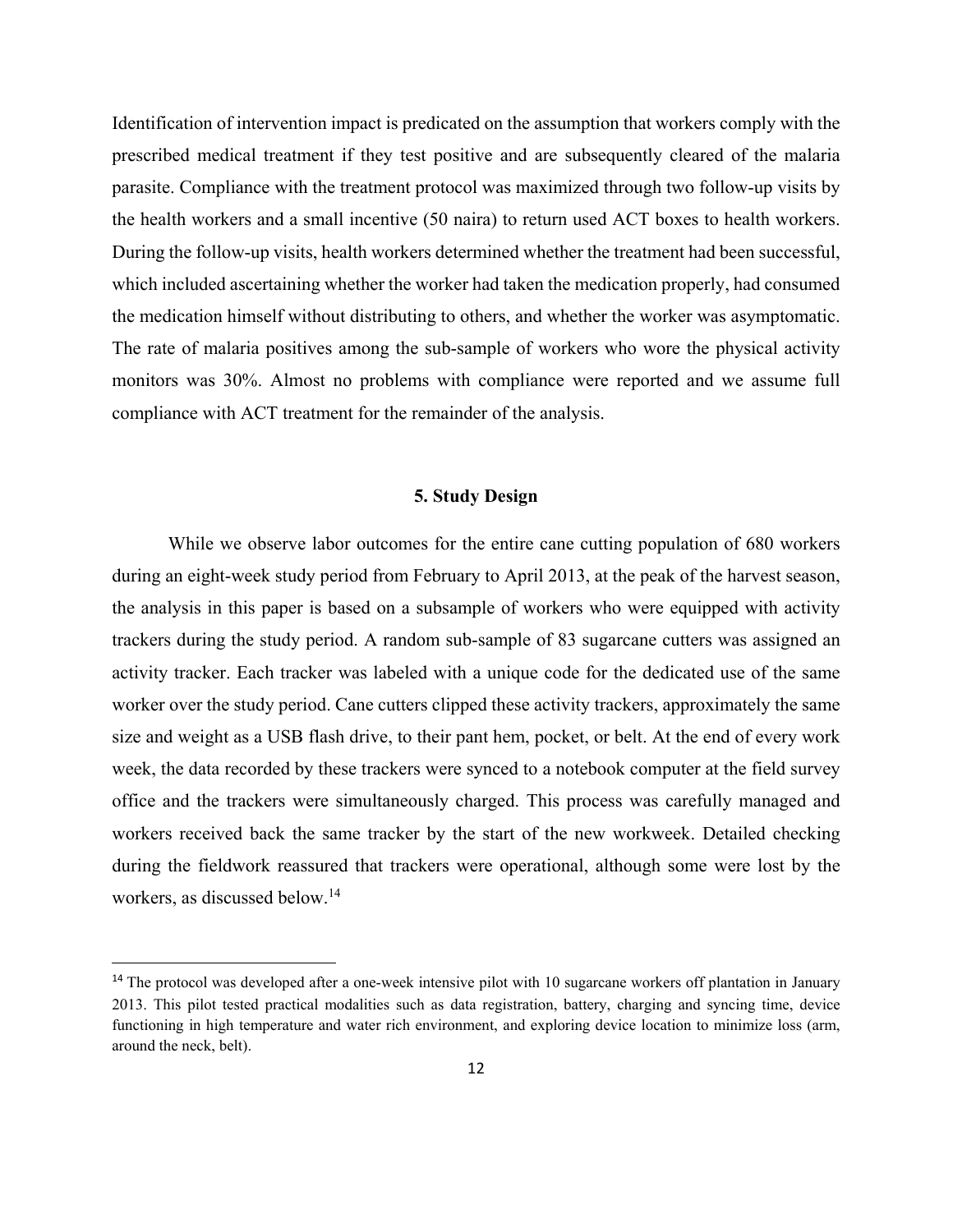Separately, a survey team of enumerators and health workers employed by the project collected information on worker and health characteristics from all workers. Worker information included employment history, demographic information, place of living, and household characteristics. The registered health worker first asked the worker a brief health history and then prepared a blood slide which was used to microscopically verify his malarial status. All workers who were parasitic positive according to the microscopy results from the collected slides were treated with the appropriate doses of Artemisinin Combination Therapy  $(ACT)$ <sup>15</sup>

At the end of the fieldwork the activity information collected from the trackers was linked to plantation labor data, the worker and health information from the survey and the malaria test, producing a data set that enables the envisaged two-part analysis carried out below. In the first part we analyze the relationship of physical activity with both labor supply and productivity. The second part estimates the short-run effects of malaria testing and treatment on direct measures of physical activity, as well as labor supply and earnings.

#### *Worker sampling and order of treatment*

 $\overline{\phantom{a}}$ 

Two stages of worker selection were undertaken for this study, the second of which is most relevant to the analysis in this paper. The first concerns the offer of malaria testing and treatment, which was temporally randomized over an eight-week period for the entire worker population, stratified by work group. The second sampling activity determines the subsample of workers to receive an accelerometer to wear throughout the study period, forming the sample of interest for this paper.

Selected workers for the accelerometer sample totaled 83. Given a previous positivity rate (35%) from an earlier round of the study (Dillon et al. 2014), we oversampled malaria positive workers due to the ex-ante concern of low power to detect the effects of malaria infection.<sup>16</sup> Given

<sup>&</sup>lt;sup>15</sup> ACT treatment consists of a set of pills to be taken twice a day for three days in a row. Diagnosis was completed and reported to the worker within two days of the blood draw.

<sup>&</sup>lt;sup>16</sup> As a result of this sampling strategy, sample weights are calculated to reweight to the worker population based on the selection probabilities and the malaria positivity rate. Our regression results presented below do not change substantially if the sample weights are omitted.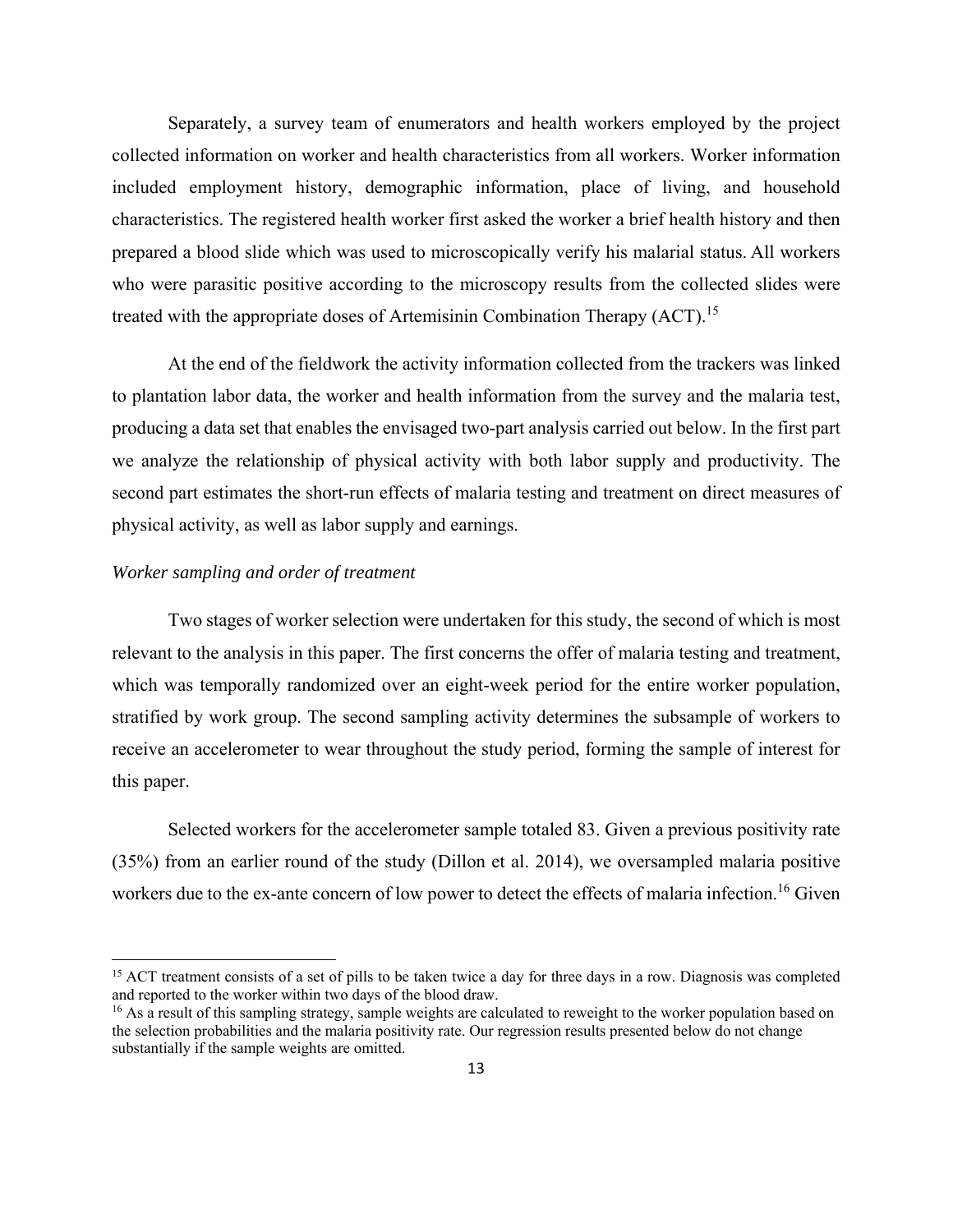this concern, a malaria positive worker was approximately 50% more likely to be selected into the study sample. All workers who were allocated an accelerometer received the device in week 1, and wore the same device until the end of the field period, unless it was lost. Workers could not change or transfer trackers through the study period as each tracker was uniquely identified.

Table 1 presents a comparison of worker health and household characteristics for the sample that received an accelerometer and the sample of workers who did not. Workers' characteristics including age, BMI and hemoglobin score were well balanced between the tracked and non-tracked samples. In the tracked sample, malaria positive cases were significantly higher as intended given the selection strategy. The second panel shows that human capital indicators including literacy, numeracy, school attendance, level of school completed, and plantation experience are all balanced between the tracked and non-tracked sample. The household characteristics of workers are also balanced in terms of household composition including number of spouses, children, and total household size, as well as a household asset index. <sup>17</sup>

#### *Work Disruption and Tracker Loss*

 $\overline{\phantom{a}}$ 

The nature of the production process together with the daily working order of processing machinery partially determine harvest activity on any given workday at the plantation. Since sugarcane has an optimal time to be harvested (in order to maximize sugar content), and needs to be processed on the same workday by the sugar factory on the plantation, past planting schedule and current factory activity affect whether sugarcane cutters work on a given day. During our study period, an unexpected mechanical failure at the processing factory resulted in a temporary stoppage of harvest activity during study weeks 5 and 6. Since all workers who had been allocated an accelerometer were already treated by this time, this does not affect our identification strategy,

 $17$  The asset index reflects household expenditures which are not measured but rather predicted using the method suggested by Grosh and Baker (1995) and Ahmed and Bouis (2002). The questionnaire included questions on asset ownership drawn from the Nigerian Living Standard Survey 2009, a nationally representative survey, conducted by the National Bureau of Statistics (NBS), which collects detailed data on household consumption and expenditures. We run the weighted regression  $Exp_i = \sum_{a=1}^{p} (\alpha^a D_i^a + u_i)$  on the NLSS 2010 data to obtain estimates of  $\widehat{\alpha^a}$ , the coefficient for each asset, which we then use to predict  $Exp_i$  for our own sample. Where  $D_i^a$  represents a dummy variable indicating whether asset *a* is present in the household. The regression uses population weights as calculated by the NBS. Since the estimates of the coefficients are relatively sensitive to outliers, we exclude the richest 10% of households in our weighted regression on the NLSS 2010 data.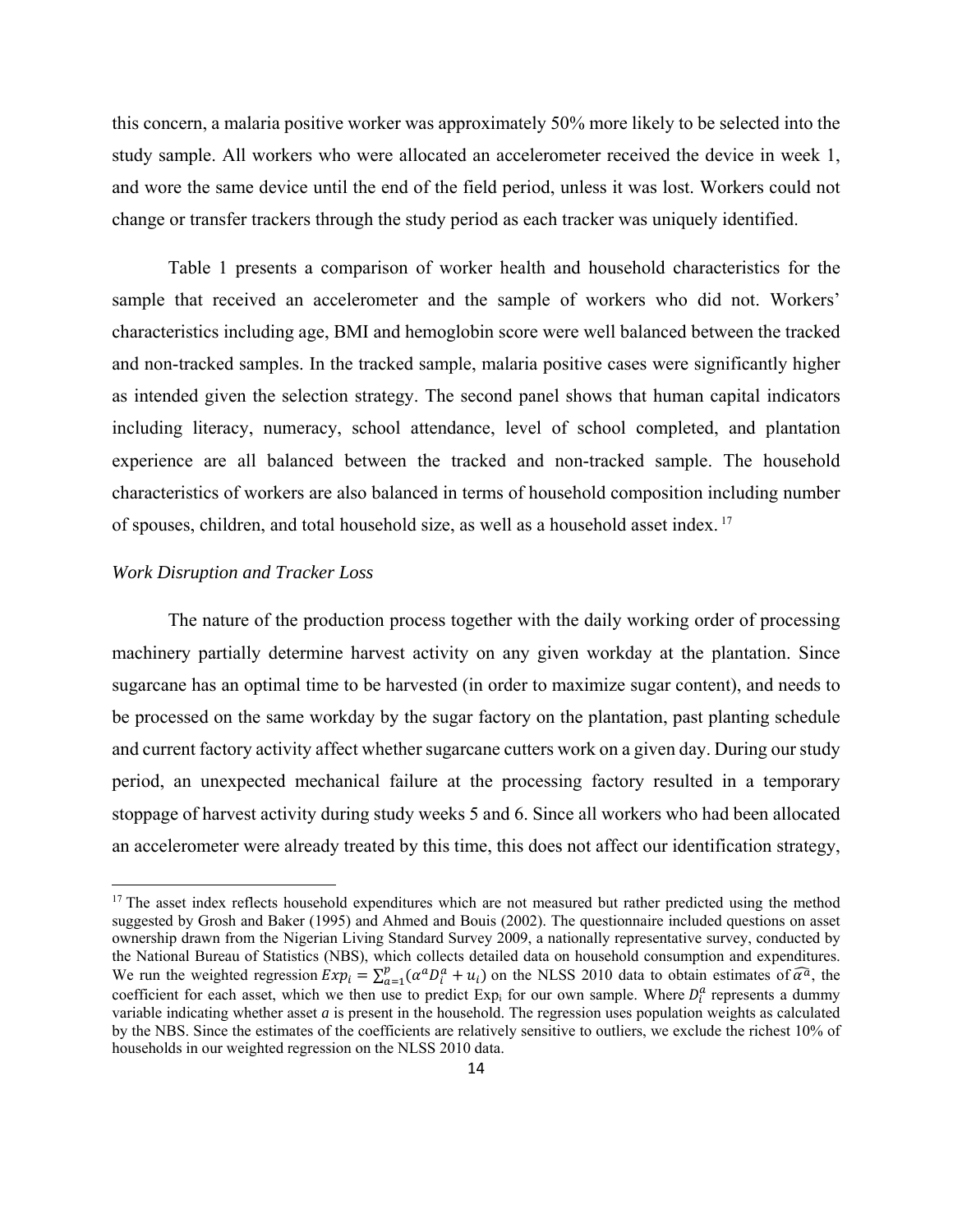and still allows us to estimate treatment impacts on worker physical activity, but it does reduce the power of the study from our initial expectations. It also limits the time window over which we can investigate the effects of treatment.

While 83 workers were allocated activity trackers at the beginning of the study, 25 accelerometers were lost over the eight-week study period, resulting in 58 devices being returned at the end of the study.18 This analysis utilizes the daily data generated by all trackers, until the point that they were lost. Figure 1 presents the frequency of tracker loss by the number of days until the tracker was lost by the worker. Tracker loss does not seem to occur at any particular point in time, though loss increases in the first week after assignment and during weeks 5 and 6 of the study when the plantation was unexpectedly closed and workers were monitored less closely.

Because workers who lost their accelerometer may have different characteristics, thus possibly resulting in biased estimates, we assess the correlates of the probability of losing the tracker device.<sup>19</sup> In Table 2, worker characteristics and health status are regressed on an accelerometer loss indicator. No statistically significant relationships are found between tracker loss and any of the observed individual, household or health characteristics, including age, experience, schooling, household composition, assets, malaria test result status, BMI, and hemoglobin. All estimated coefficients are also very close to zero in magnitude.

#### *Balancing tests*

 $\overline{\phantom{a}}$ 

The identification of the relation between health and physical activity relies on the temporally randomized exposure to a malaria testing and treatment program. The assignment of workers into treatment or comparison group is described in detail in the next section. To avoid confounding the impact of treatment with possible interactions between worker characteristics, we

<sup>&</sup>lt;sup>18</sup> We investigated and carried out qualitative interviews to assess whether these devices were stolen, but there is no reason to believe so. Given the relatively high earnings from cane cutting, workers are keen to keep a good reputation with the plantation, and they were fully aware that the device was not useful without the complementary workstation and log in password to download and read the information, which they did not have access to.

<sup>&</sup>lt;sup>19</sup> Selective loss may introduce a selection bias in later estimation results. For instance: if workers who had more physical capacity were more likely to lose their tracker due to greater physical activity, then this would likely bias activity measures downwards. If workers who were more educated or wealthier were more careful with their tracker, then this differential probability of tracker loss might also potentially bias the estimates.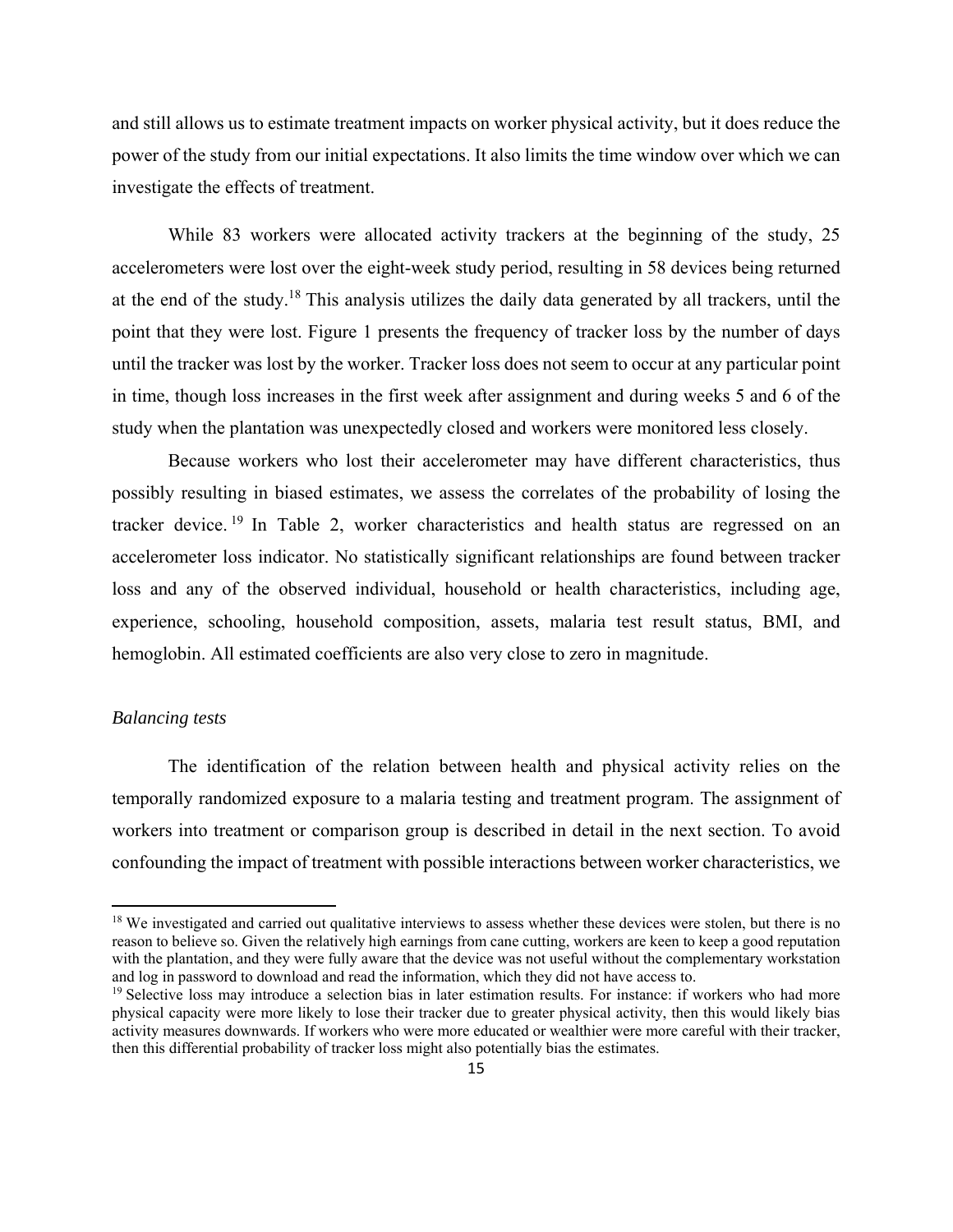investigate here whether there are statistically significant differences between treatment and comparison workers across observable worker and household characteristics – work experience, education, household size, asset index, hemoglobin and body mass index. Table 3 reports the standardized mean difference in characteristics for each pairwise comparison as well as the p-value of the standard t-test of difference. None of the standardized mean-differences exceed the 25 percent threshold suggested by Imbens and Wooldridge (2009) to signal possible sample imbalance. No mean differences are also significantly different at conventional levels as determined by traditional t-tests of equality.

#### **6. Econometric Strategy**

To assess the relationship between physical activity and the worker's daily labor supply and output, as recorded by the plantation, we first estimate the conditional association between labor outcomes and each of the measured levels of physical activity (sedentary, light, medium and high intensity minutes):

$$
L_{id} = \alpha_i + \sum_j \beta_j A_{jid} + \varepsilon_{id} \tag{3}
$$

In this equation *L* is either labor supply (days worked), which can be thought of a measure of productivity at the extensive margin, or by daily earnings, which provide a measure of productivity at the intensive margin (as daily earnings is a linear transformation of rods cut, i.e. a direct measure of output). *Ajid* is the activity measure for intensity *j* - i.e. number of minutes (or hours) by the intensity level of the activity (lightly active, fairly active, very active) observed for worker *i* on day *d* (note that these minutes along with sedentary minutes sum to the total minutes in a 24-hour period). The ratio of time in each of the intensity categories relative to the total time spent in activity is also used as an outcome to assess the distributional change of time across intensity levels. The specification includes an individual fixed effect to control for time invariant worker characteristics, such as worker skill, that help translate physical activity and effort into output. Becker's model motivates the potential effect of unobservable components in either the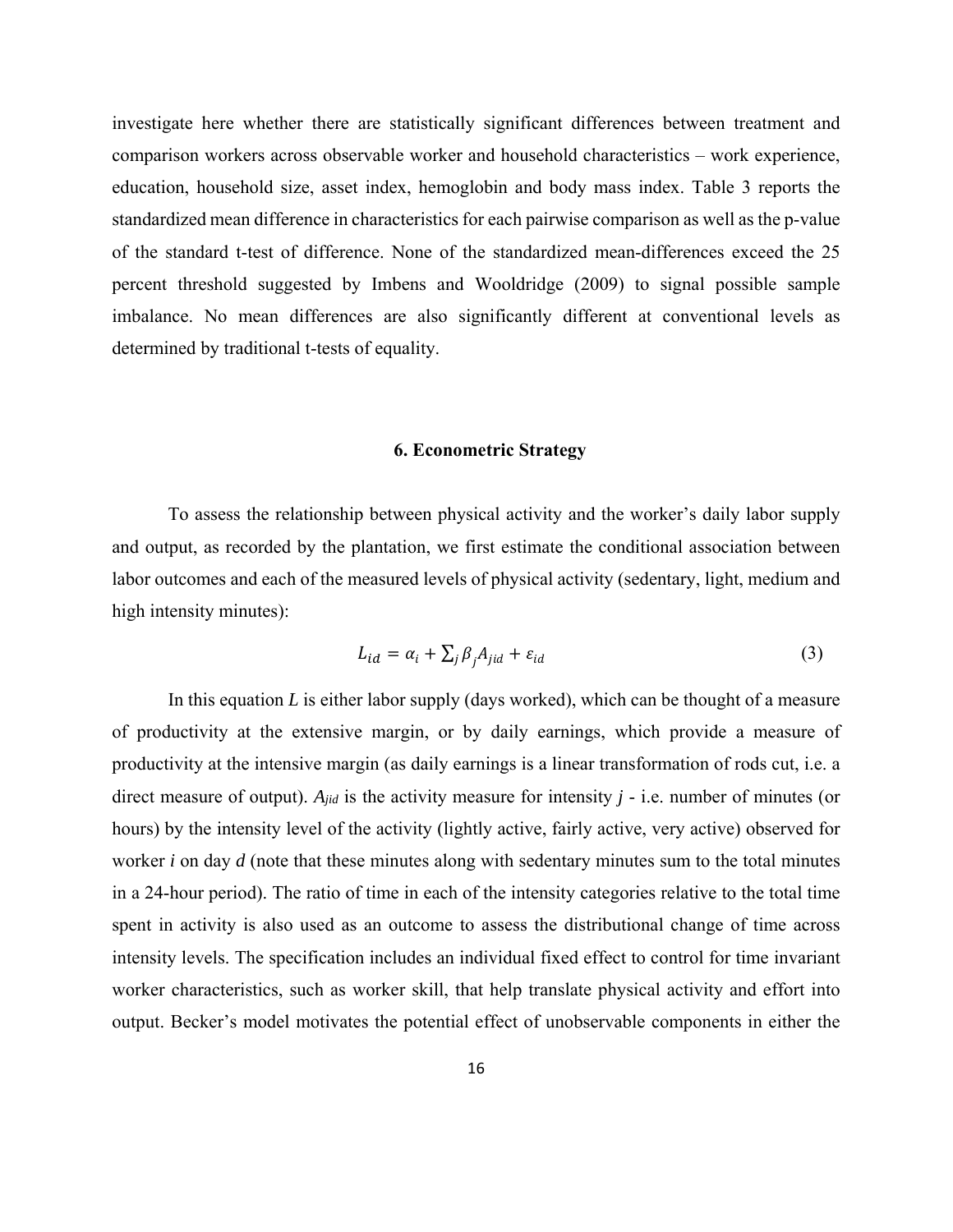transformation of human capital,  $\beta_i$  or human capital itself,  $h_i$  in specifying the relationship between effort and productivity. Standard errors are clustered at the work group level. These regression estimates serve as a validation test for the use of physical activity as a proxy for labor variables in our study context.

In the second phase of analysis, we estimate the impact of malaria testing and treatment directly on physical activity (which, given the relationship estimated above, further implies malaria impacts on earnings and possibly labor supply). The primary econometric specification estimates the Intention to Treat Effect, which compares daily labor outcomes over some observation period, *t*, for those workers who were tested at time *t-*, a period before the observation period *t*, with the labor outcomes for workers who are tested at *t+*, after the observation period *t*.The sets of workers assessed at *t*- and *t*+ are denoted as  $W_{t-}$  and  $W_{t+}$ . The difference in outcomes over period *t* represents the combined effect of testing and treating for malaria, as it compares the output of a randomly selected subsample of workers who are tested with a randomly selected subsample of worker yet to be tested. To control for the potential non-random placement of workers across workgroups, a full set of workgroup fixed effects,  $F<sub>g</sub>$ , are included in the specification. Specifically, we estimate:

$$
L_{igt} = \alpha + \beta T_{igt-} + F_g + \varepsilon_{it}, \forall i \in W_{t-} \cup W_{t+}
$$
\n
$$
\tag{4}
$$

where  $L_{igt}$  measures the three labor outcomes of interest: labor supply, daily productivity, and physical activity for worker  $i$  in work group  $g$ , and  $\varepsilon_{it}$  is the worker specific error term.

Given the limited weeks of valid data in our study period (due to the factory break down as discussed above), we set the observation period *t* to be a seven-day reference period to maximize the number of worker days in the analysis. This implies that all workers assessed on day *t* are assigned to the treated group whereas workers assessed on day *t+7* are assigned to the counterfactual comparison group. The observation period for the outcomes of interest extend from day *t* to day  $t+7$ .

The set of workers assessed, *W*, are also determined through clinical testing to be either positive, *P* or negative, *N*. Disaggregating the sample of tracked workers between positive and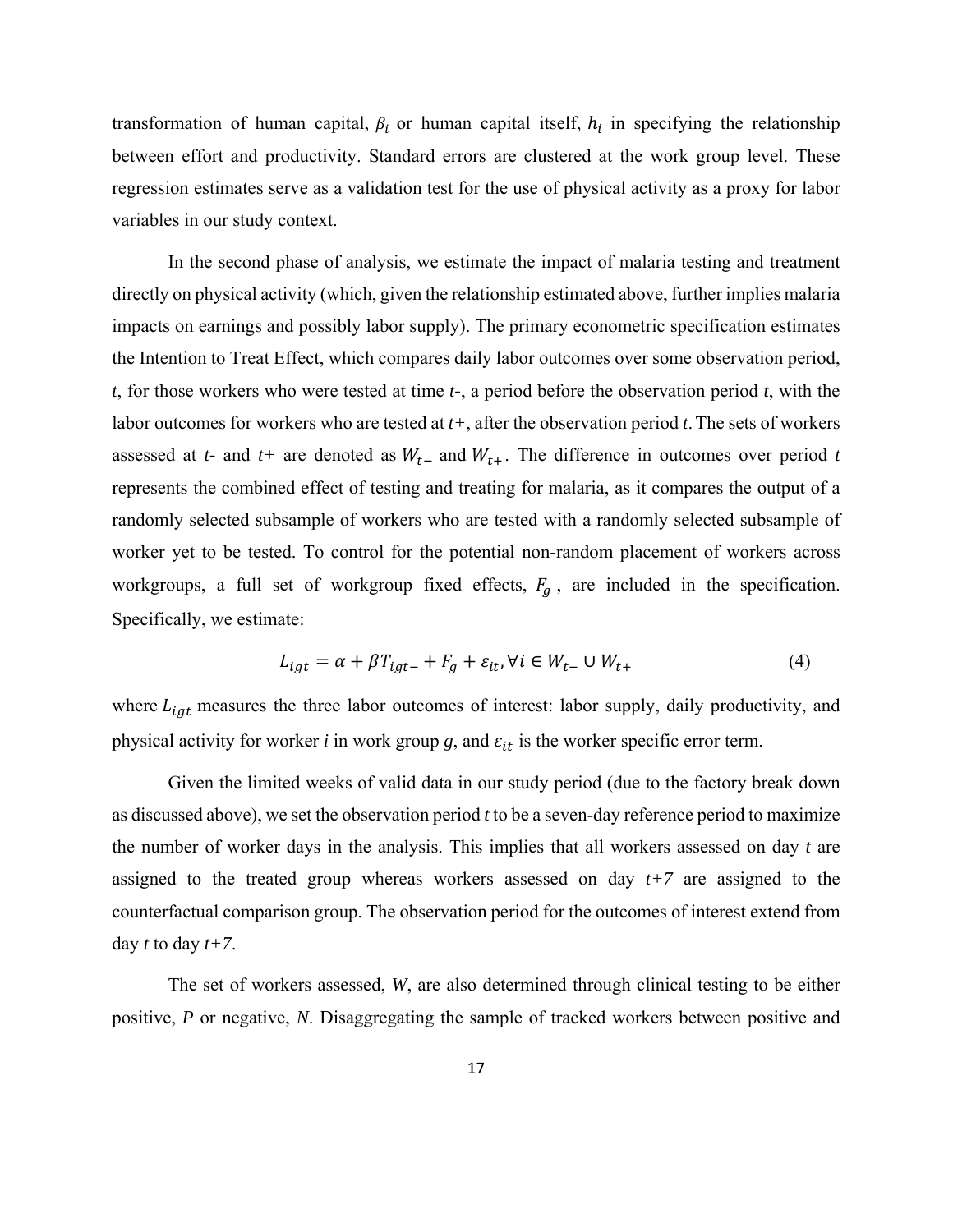negative malaria cases, separate estimates of the impact on malaria positives and negatives are obtained as well – the TOT and TmUT effects as described earlier.

The TOT on malaria positives is estimated by comparing labor outcomes at time interval *t* for those workers who had access to treatment at time *t-* and were treated if ill (and are therefore healthy over the period *t*) with the labor outcomes for workers who were not tested until time *t+* but at that point found to be malaria positive (and thus assumed sick over the period *t*). To estimate the TOT, Equation (4) is re-estimated but now for the subset of workers P who have tested positive, as given in Equation (5):

$$
L_{igt} = \alpha + \beta T_{igt-} + F_g + \varepsilon_{it}, \forall i \in P_{t-} \cup P_{t+}
$$
\n
$$
\tag{5}
$$

as before,  $L_{iqt}$  reflects the labor outcomes of interest: labor supply, productivity, and physical activity. The TOT reflects the combined effect of receiving an illness diagnosis and medical treatment for such a diagnosis. This is a valid TOT estimate if those workers assessed positive on day *t+7* are also malaria positive over the interval from day *t* to day *t+7*.

Finally, we estimate a possible 'good news' effect by comparing labor outcomes at time *t* for those workers who were tested and found negative at time *t-* with the labor outcomes for workers who were not tested until time *t+*, but found to be negative at that point. This is estimated for the subset of workers N who have tested negative, as given in equation (6):

$$
L_{igt} = \alpha + \beta T_{igt-} + F_g + \varepsilon_{it}, \forall i \in N_{t-} \cup N_{t+}
$$
\n
$$
\tag{6}
$$

The medically untreated are an interesting subgroup. They do not receive any medicine (as they are malaria "free") but do receive information on their health status. Dillon et al. (2014) find that this group responds to the diagnosis by both increasing productivity (effort) within occupation as well as switching into sugarcane cutting from lower return occupations. The study rules out many alternative explanations for this behavioral response and finds that workers most likely to be surprised by a healthy diagnosis based on pre-test expectations respond the strongest. The Treatment on the Medically Untreated, TmUT, analysis in this paper tests again this hypothesis of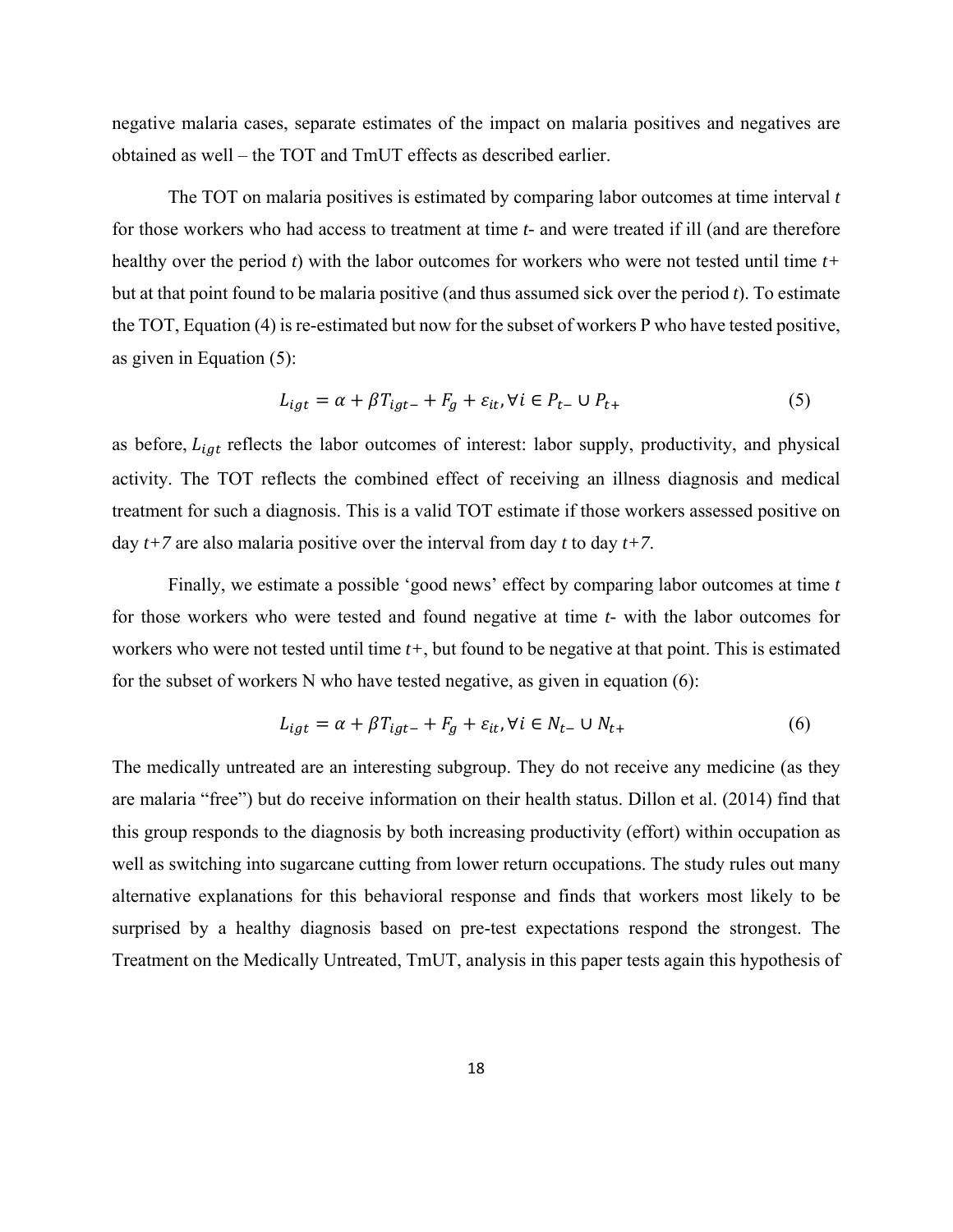the effect of 'positive' health information on a worker's physical activity.<sup>20</sup> Similar to the above, this is a valid TmUT estimate if those workers assessed negative on day *t+7* are also malaria free over the interval from day *t* to day *t+7*.

#### **7. Results**

 The paper presents two sets of results. First, we present the conditional correlations of labor outcomes and physical activity to validate the use of physical activity data as a proxy measure of productivity. Then we present the results for the estimated effects of a malaria treatment and testing program on worker physical activity.

#### *Relationship between physical activity and worker individual labor supply and output*

Table 4 presents summary statistics for the tracked subsample including the physical activity outcome variables sedentary, light intensity, medium intensity, and high intensity minutes of activity (labelled 'lightly', 'fairly' and 'very active', respectively). As described earlier, applications of the accelerometer technology can result in a high degree of respondent noncompliance, and this study is no exception. In order to distinguish valid observation days from invalid days in the analysis, the three following trimming criteria were adopted: (1) We delete an observation day if there was a reporting error in the accelerometer data identified because it did not sum to 24 hours in that day. (2) We stipulate a cut-off for a valid day of data by establishing thresholds on total time devoted to activity (of any level). A day is deemed invalid if the activity tracker measures active time of less than three hours on work days or less than 1.5 hours on nonwork days. Figure 2 presents the histograms of sedentary time per day for both (plantation) work days and non-work days. The degree of non-adherence is readily apparent in the right tails of both histograms, and especially that for non-work days.<sup>21</sup> (3) The remaining days are trimmed at the 1<sup>st</sup>

<sup>&</sup>lt;sup>20</sup> One key difference with previous seasons is that the plantation did not allow cutters to switch between different cutting and scrabbling in the current season. This study therefore does not investigate task or occupational switching.

 $^{21}$  Any classification threshold for a valid day will include some proportion of false positives and false negatives. We believe the chosen thresholds are conservative in that they likely include a relatively larger number of invalid days. However, the presented results are robust to other cut-offs in either direction at 30 minute increments.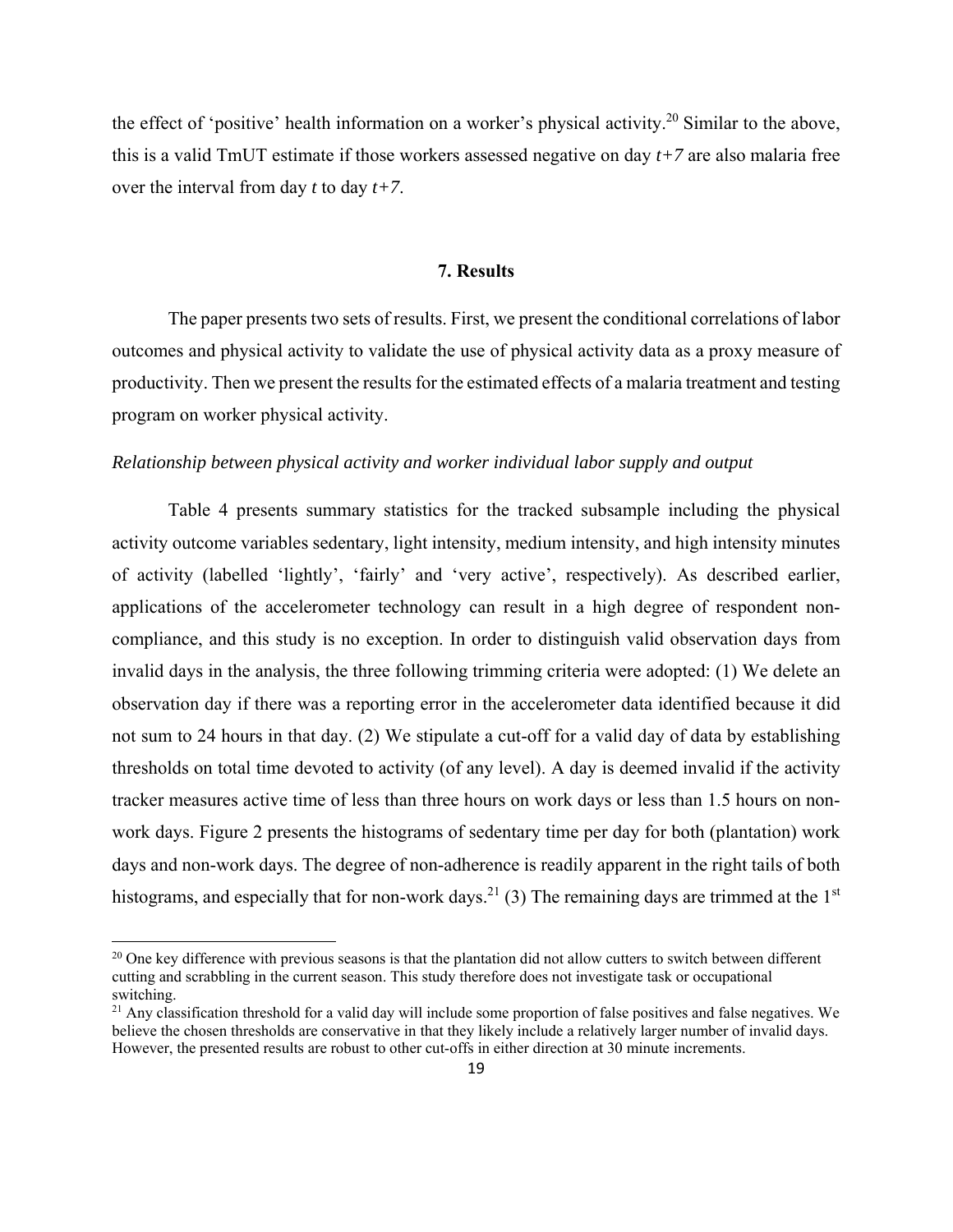and 99th percentile of the rods cut per active hour distribution in order to further reduce the influence of likely measurement error in both daily productivity and daily activity measures.

By comparing the first and second panels of Table 4, we can see that roughly 1/3 of workerdays do not meet the criteria of a valid day of observation. We see that adherence to protocols is relatively worse on non-work-days as a greater proportion of worker-day observations do not meet the trimming thresholds and are therefore excluded.

The thresholds used to delineate the different levels of intensity of activity were preprogrammed in the accelerometer using a proprietary algorithm. Total active minutes is also included in the descriptive statistics in Table 4. Among all worker-days registered using the activity monitors, workers spent on an average day 18.8 hours in sedentary activity, 2.4 hours in light intensity activity, 2.1 hours in fairly intensity activity and 0.4 hours in high intensity activity. These activity levels increase with the trimmed data (as expected) to 6.8 hours of physical activity per day, again mostly in the light or fairly active categories. Workers are certainly more active on the days when they cut cane: 7.6 hours in contrast with 5.8 hours of activity when off the plantation. The table also reports the percent of days worked among the sugarcane cutters and their conditional daily earnings, 1,154 naira or approximately 7 USD.

These descriptive statistics provide a physical activity profile of the workers. Of particular interest for this study is the relationship between physical activity and individual worker labor supply and output recorded by the plantation. Table 5 presents the estimates of equation 3, reflecting the relationship between workers' labor outcomes and minutes in physical activity levels (sedentary, low, medium and high activity levels). In the first panel, we pool all active minutes, while in the second and third panels we disaggregate different levels of intensity to demonstrate the relation of effort intensity with labor supply, unconditional daily earnings, and daily earnings conditional on working that  $day.^{22}$ 

<sup>&</sup>lt;sup>22</sup> Since 'very active' only represents a very small proportion of activity, we first pool 'fairly active' and 'very active' together.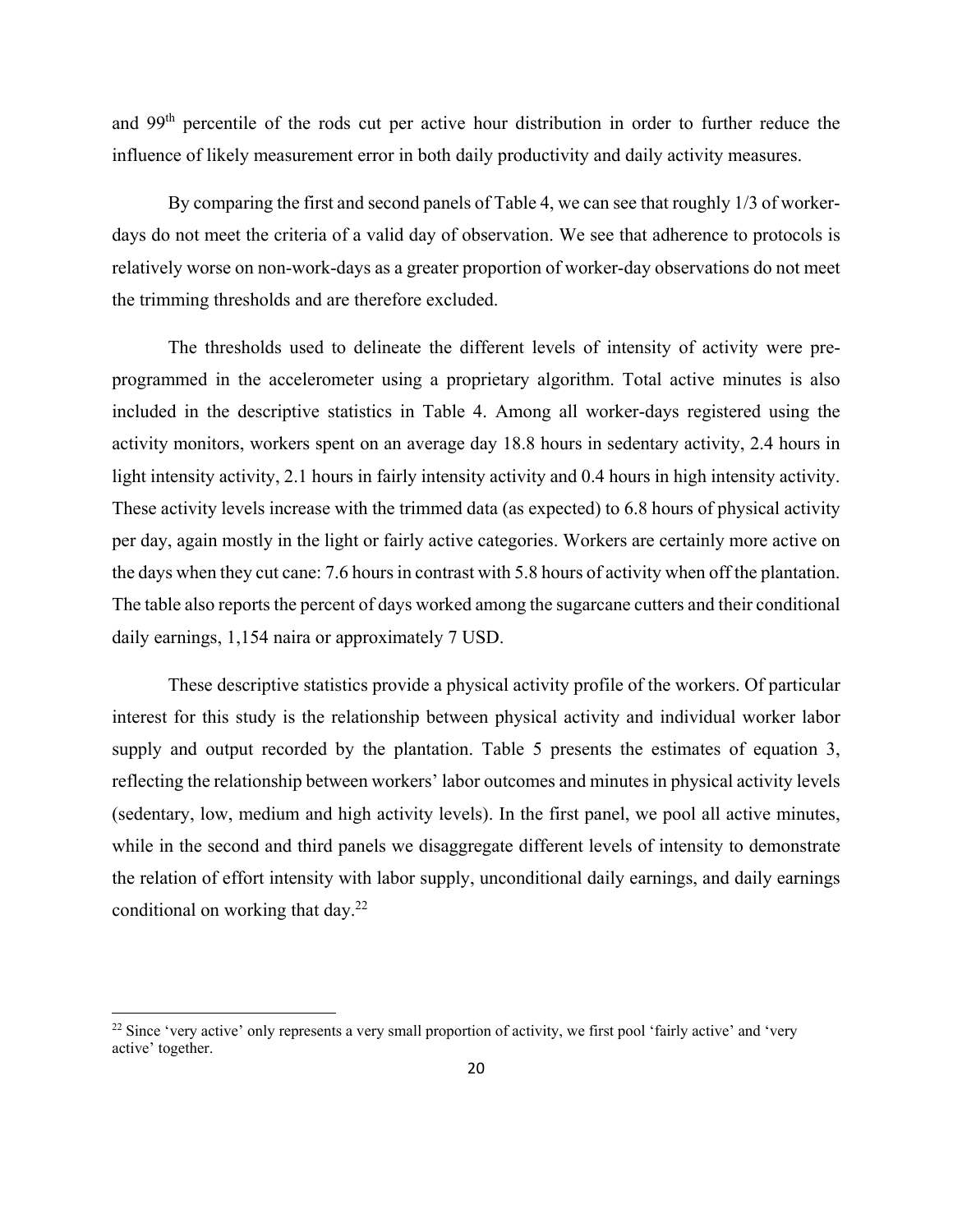The estimates reflect a strong relationship between labor outcomes and the activity measures, both on the extensive and intensive margins. An additional hour of (any) activity increases the likelihood of a plantation work day by 8 percentage points. It is actually time spent in light activity that has the strongest association with a work day (a marginal effect of 10 percentage points per hour of light activity) followed by moderate activity (7.5 percentage points) and then heavy activity (6 percentage points). On the job productivity, proxied by daily earnings in this piece rate setting, is also strongly related to physical activity as shown by the results in column 3 of Table 5, which depicts the correlations with earnings on days worked. Broadly speaking, about 60% of the activity association with earnings is driven by showing up for work and  $40\%$  by the association with more intensive activity levels.<sup>23</sup> For workdays on the plantation, light activity is no longer associated with earnings, again highlighting the arduous nature of the production process. While not as precisely estimated (in part due to the reduction in observations) the point estimates suggest that moderate activity is most clearly associated with daily productivity, followed by heavy activity. This is not necessarily surprising since heavy activity captures relatively extreme physical exertion such as running, while cane-cutting, while arduous, is typically conducted at a slower pace.

#### *Effects of malaria testing and treatment on physical activity and labor outcomes*

Tables 6, 7, and 8 report the physical activity treatment effects from the malaria testing and treatment program for all workers (ITT), the malaria positives (TOT), and the malaria negatives (TmUT) respectively. We also report outcomes of the ITT, TOT and TmUT on daily labor supply, daily earnings and daily rods cut. In panel A of each table we include all worker-day observations, while in panel B, we restrict to those days where workers worked on the plantation. Each column of the tables presents program treatment effects on labor outcomes (columns 1-3), physical activity hours by intensity level (columns 4-7) and the ratio of hours in each intensity level relative to the total number of active hours of the worker (columns 8-10).

<sup>&</sup>lt;sup>23</sup> This reflects the estimated coefficient in Panel A for earnings on days worked, which is roughly 40% of the unconditional association between earnings and activity.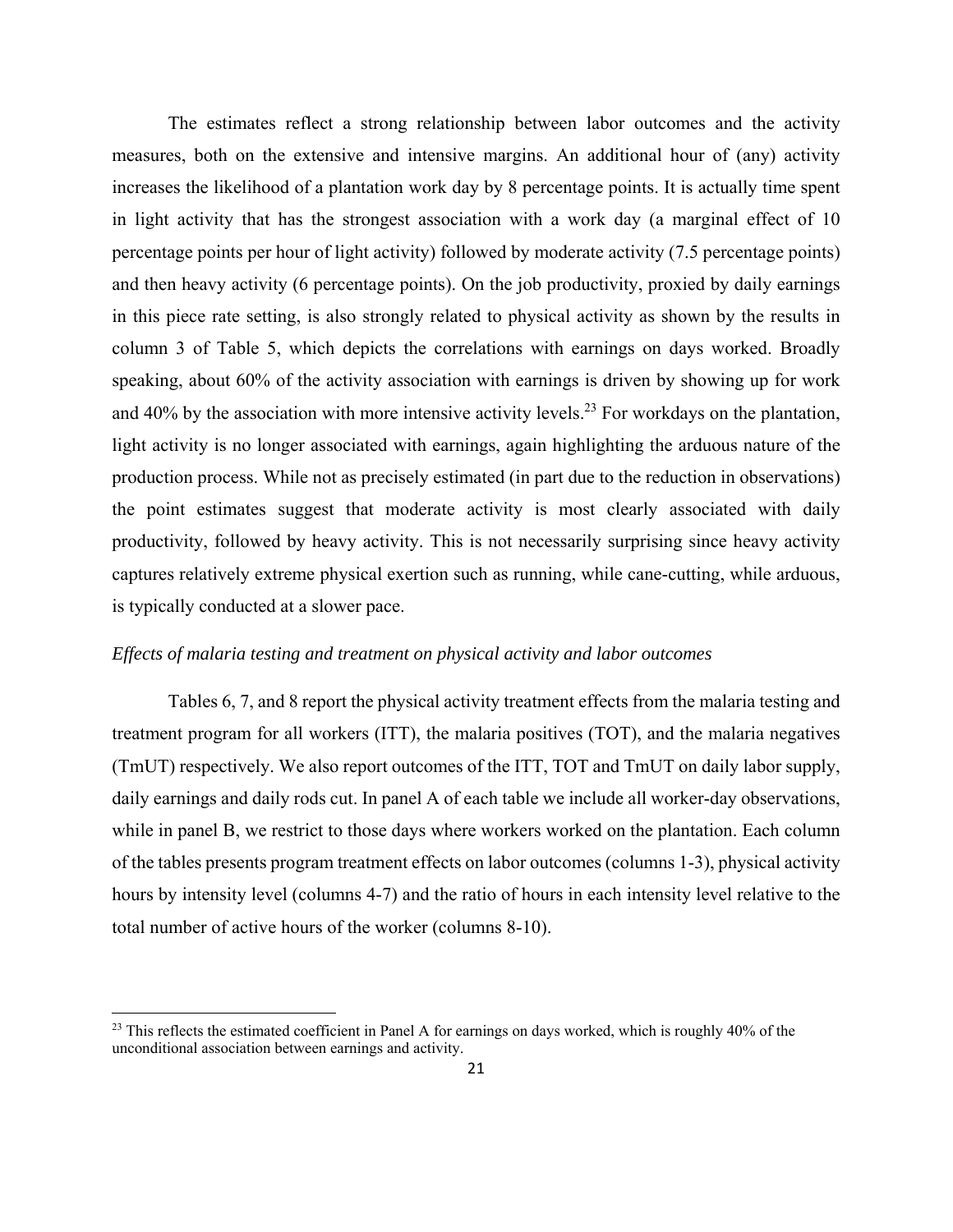In the full sample of workers (Table 6), the overall effect of the malaria program tends to increase labor supply, earnings and daily rods cut, although these results are not precisely estimated (Col 1-3). The program also appears to decrease sedentary hours and light work hours among workers (Col 4,5) as well as increase time spent in more vigorous activity; however, the results are again not precisely estimated. Since the number of hours per day is fixed, we also look at the proportion of time spent at different levels of activity by estimating the ITT using the ratios of intensity hours relative to total active hours. We find statistically significant shifts from the proportion of light to fairly active time.

In panel B, we observe the intent to treat effects on daily earnings and daily rods cut conditional on working, which are more precisely estimated than the unconditional estimates. Reflecting the relatively arduous nature of cane cutting, light activity has no longer any association with productivity and an additional hour of moderate or heavy activity is associated with an additional 65 naira of earnings. Average hourly earnings for cane cutters are on the order of 150- 200 naira, so a shift of one hour from light to moderate or heavy activity represents a significant proportional increase in output and earnings. The physical activity specifications also result in larger and more precise estimates of time substitution across intensity levels of physical activity. The results suggest that the testing and treatment lead to a shift from light to fairly or very active time on the order of 1.6 hours per work day. This shift in activity is also associated with an increase in daily earnings of 316 naira on the basis of an additional 141 rods cut – approximately a 25% increase in output.

Focusing on workers who are diagnosed with malaria (Table 7), the effect sizes of TOT estimates are larger than the above ITT estimates, but again estimated imprecisely. Malaria infected and treated workers tend to have higher daily earnings and more rods cut, and tend to supply less labor (Panel A Columns 1-3); they are also less engaged in light activity and tend to be more engaged in fairly active physical activity (Panel A Columns 4-7).

The physical activity effects (Column 4-7) are largest conditional on labor supply (Panel B), with daily fairly active hours increasing by 1.4 hours and very active hours increase by 0.3 (although this increase is not precisely estimated). The increase in physical activity is roughly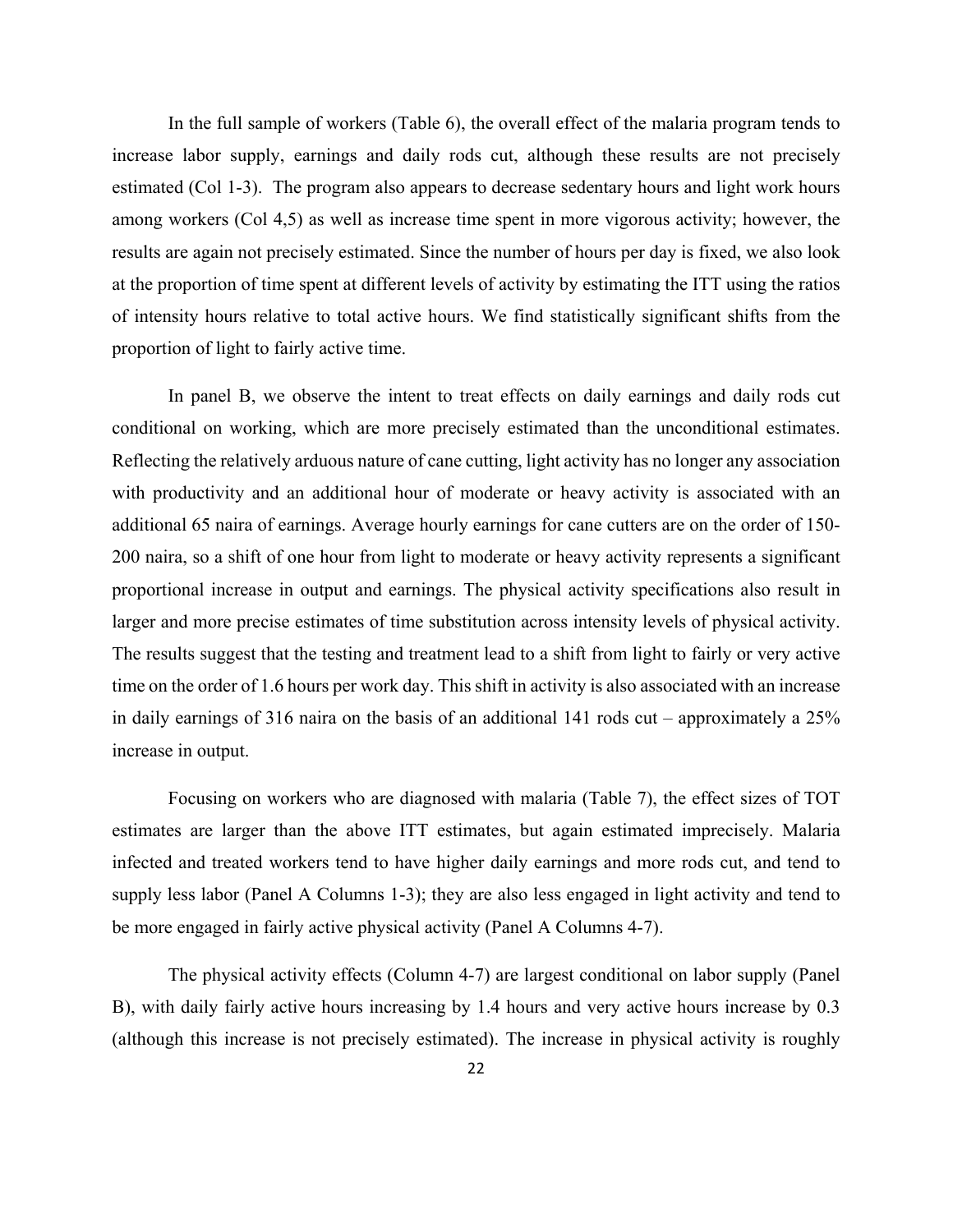twice the increase estimated in the above ITT estimates, suggesting that the largest gains (over seven days) of the malaria testing and treatment program accrue to the malaria positives, as perhaps to be expected given the efficacious treatment offered. This activity increase corresponds well with statistically significant increases in daily earnings and rods cut (Panel B Columns 2-3).

A similar pattern emerges when we estimate the TOT on the ratio of intensity level hours divided by the total active hours (Panel B, Columns 8-10). The TOT on these ratios indicates a shift from light to fairly active levels of activity. Note that the number of worker-day observations decreases considerably when we restrict the sample to the malaria positives, decreasing statistical power, yet we find significant changes in the intensity of physical activity.

 The treatment effects on the medically untreated (TmUT) are reported in Table 8 and represent the effect of the worker learning that he is malaria negative. In line with earlier results for the same setting, which identified a 'good news' effect on worker earnings and productivity, the estimates suggest a positive effect of health information on physical activity, though coefficient estimates are smaller than in the malaria positive subsample. The TMuT estimates on physical activity are consistent in suggesting a reduction of sedentary and light work hours with corresponding increases in fairly active and very active hours (Columns 4-7 of Panel A and B). The ratios of these intensity levels relative to total active minutes indicates a significant shift from light (negative effect) to fairly and very active time (positive effects) (Columns 8-10 of Panel A and B). As with the TOT, these substitution effects across activity levels correspond to objective measures of productivity, daily rods cut, and daily earnings (Columns 1-3 of panel A and B). In an endemic area, the effect of unanticipated health information may cause workers to revise their expectations of short-run work capacity, consistent with previous findings in the same setting (Dillon et al. 2014).

#### **8. Conclusion**

The empirical measurement of labor productivity at the micro level is a severe challenge in many settings, especially when effort and hours worked are unobserved, difficult to recall, or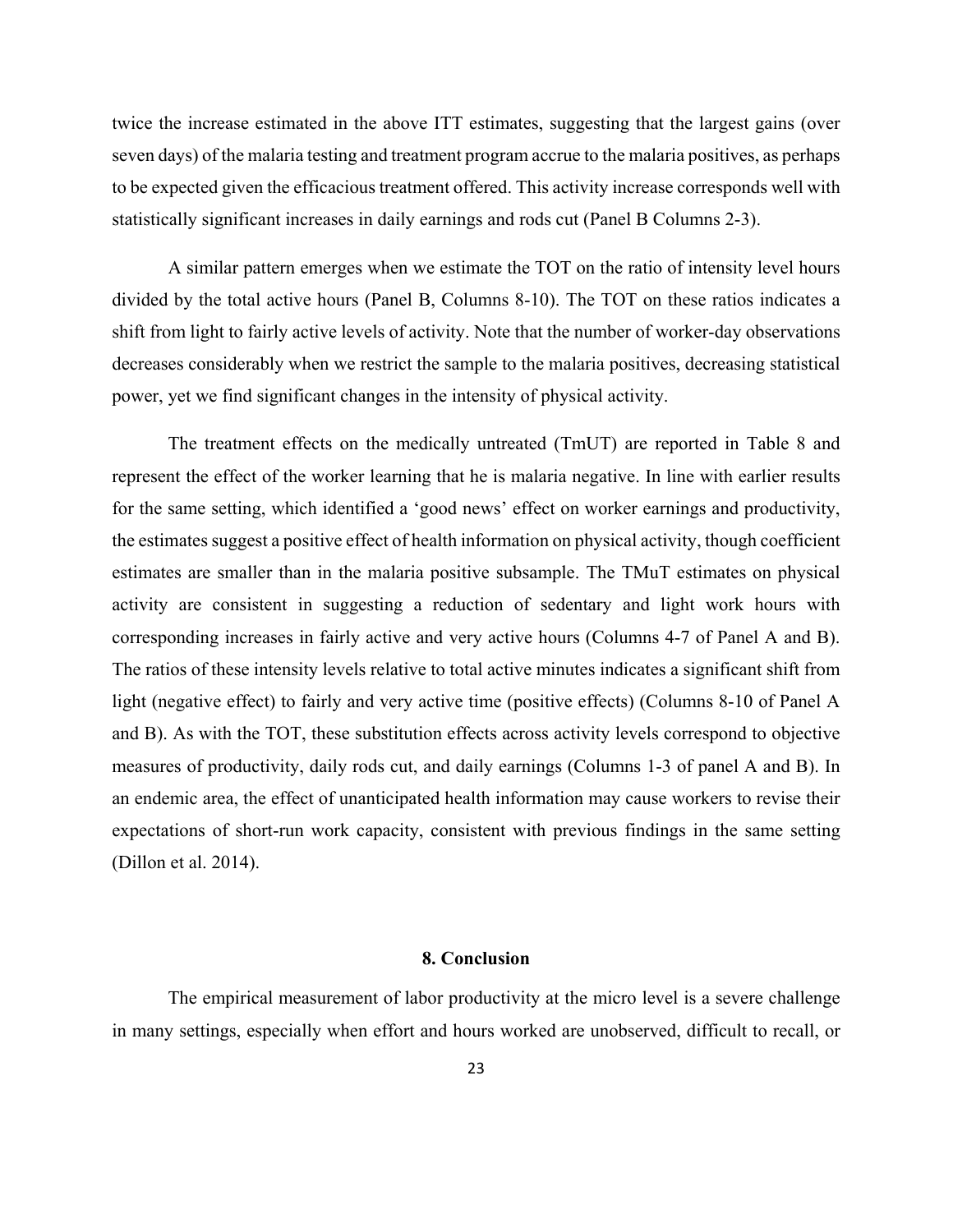hard to link to firm or farm output. Nevertheless, productivity remains of central interest as it is a key determinant of welfare. It is also a presumably important channel through which health affects wellbeing. This study investigates whether a direct measure of physical activity can be a valid proxy for productivity, particularly for agricultural workers and, specifically in this case, cane cutting in Nigeria.

The paper first explores the association of physical activity with labor productivity and labor supply among agricultural workers in a piece rate wage setting, and finds a strong association. Each active hour is associated with increased earnings of 111 naira which is 14% of the earnings standard deviation. To further validate physical activity as a measure of worker productivity, the study estimates the impact of a malaria testing and treatment program on physical activity, building on previous work. If physical activity is a good proxy for worker productivity in this setting we expect to see an impact, in line with earlier study results that find an effect of malaria testing and treatment on worker output and labor supply. The results indicate that workers daily average sedentary time and light physical activity reduced after treatment, while fairly active and very active physical activity levels increased, with larger impacts among the malaria positives.

We also estimate statistically significant effects of malaria information on workers who test negative, in line with results from a previous study (Dillon et al. 2014). Workers who receive information that they are malaria negative respond with higher levels of physical activity. This provides complementary evidence that workers shift effort in response to health perceptions (Dillon et al., 2014), and is further evidence of general behavioral responses to health information (see Madejewicz et al. (2007), Jalan & Somanathan (2008), Thornton (2008), Dupas (2011), Cohen et al. (2015), Gong (2014), Baird et al. (2014)).

Taken together, the results indicate that physical activity can be a good proxy for individual worker productivity, at least for arduous agricultural and other physical tasks. Nevertheless, several empirical challenges remain. One challenge is subject adherence to study design. Further attention to participant compliance in future studies using physical activity will strengthen this conclusion. A second challenge faced in the field was the specification of where the accelerometer should be worn by the participant. Future work validating the location of the accelerometer as well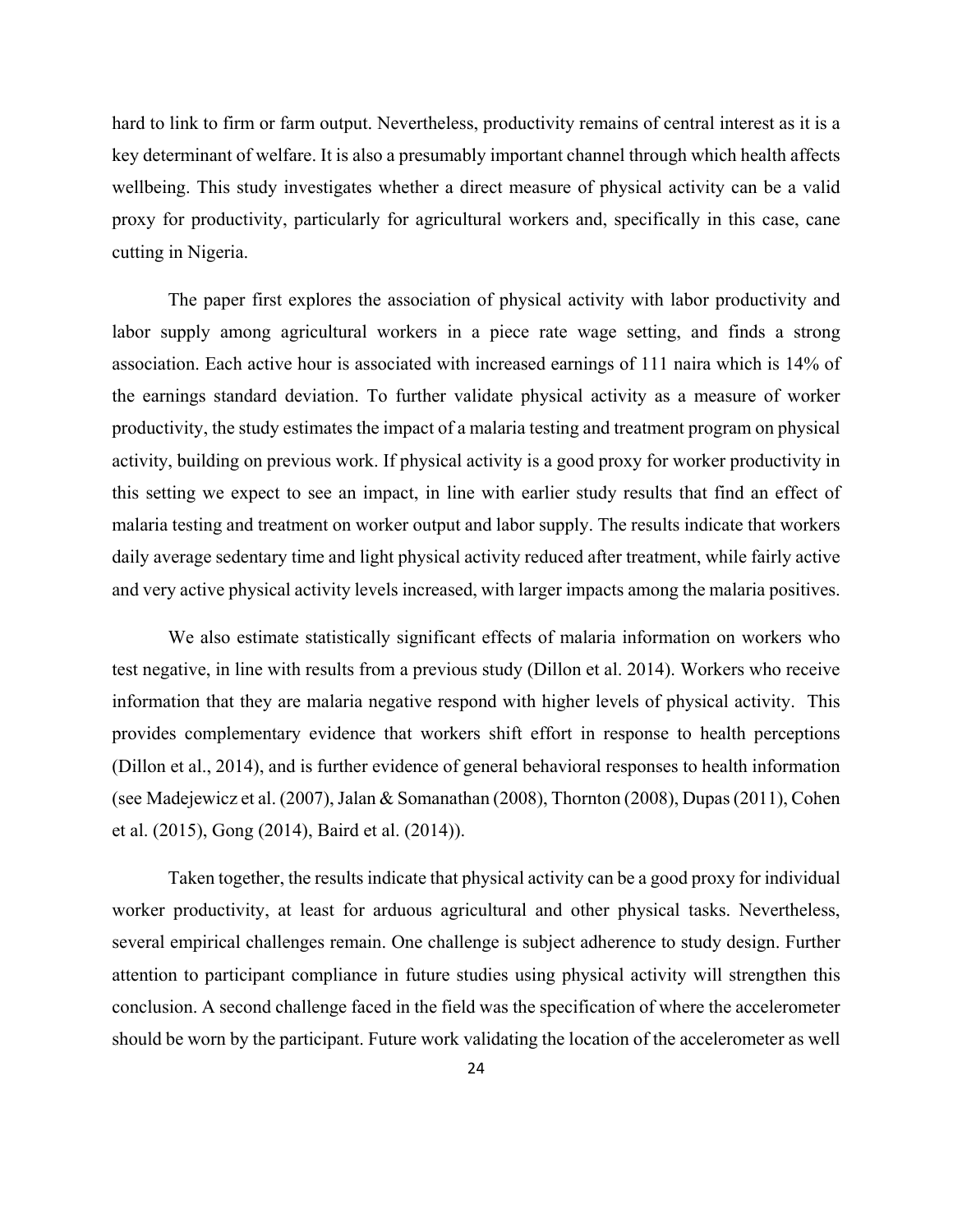as whether a single or multiple accelerometer might provide the most accurate measure of productivity, conditional on specific tasks, would be a welcome advance to this field of study.

As individual productivity effects are central to many theoretical applications outside the fields of health, labor and agricultural economics, this paper confirms that physical activity can be a useful proxy for individual labor productivity when other measures of output are unavailable or costly to observe.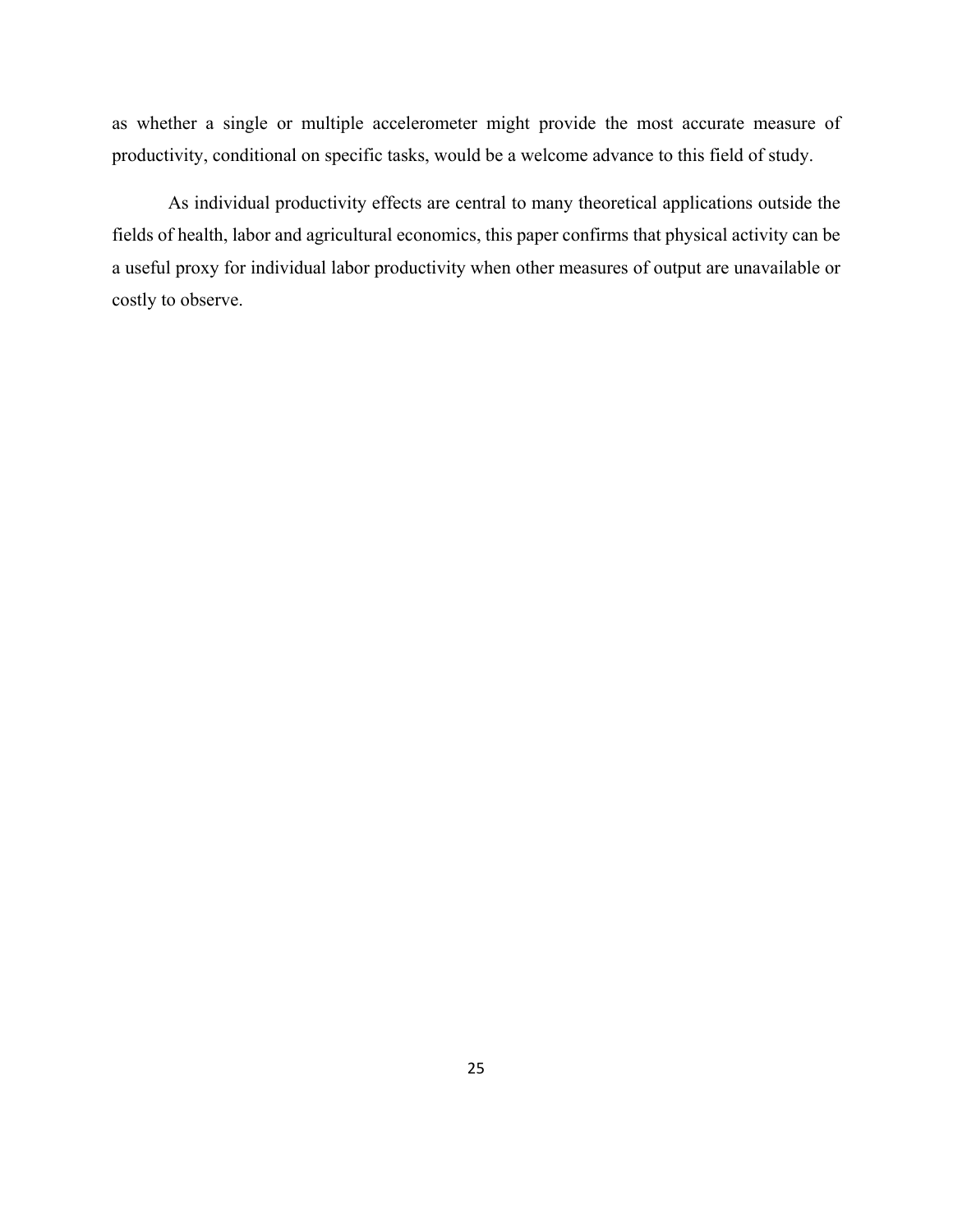#### **References**

- Ahmed, A. U., and Bouis, H. E. 2002. "Weighing What's Practical: Proxy Means Tests for Targeting Food Subsidies in Egypt." *Food Policy*, *27*(5), 519-540.
- Akogun, O., Dillon, A., Friedman, J., Serneels, P. 2014. "Impact of a Workplace-based Malaria Treatment Program on Earnings, Labor Supply and Productivity of Agricultural Workers in Nigeria." Mimeo.
- Asker, J., Collard-Wexler, A., and De Loecker, J. 2014. "Dynamic Inputs and Resource (Mis) allocation." *Journal of Political Economy*, *122*(5), 1013-1063.
- Baird, S., Gong, E., McIntosh, C., and Ozler, B. 2014. "The heterogeneous effects of HIV testing". *Journal of Health Economics*, 37(1): 98-112.
- Bandiera, O, Barankay, I., and Rasul, I. 2010. "Social Incentives in the Workplace." *Review of Economic Studies*, 77(2): 417-458.
- Baranowski, T., Abdelsamad, D., Baranowski, J., O'Connor, T. M., Thompson, D., Barnett, A., Cerin, E., and Chen, T. A. 2012. "Impact of an Active Video Game on Healthy Children's Physical Activity." *Pediatrics*, *129*(3), e636-e642.
- Bartelsman, E. J., & Doms, M. 2000. "Understanding Productivity: Lessons from Longitudinal Microdata." *Journal of Economic Literature*, 569-594.
- Bartelsman, E., Haltiwanger, J., and Scarpetta, S. 2013. "Cross-Country Differences in Productivity: The Role of Allocation and Selection." *The American Economic Review*, *103*(1), 305-334.
- Bauman, A., Phongsavan, P., Schoeppe, S. and Owen, N., 2006. Physical activity measurement-a primer for health promotion. *Promotion & education*, *13*(2), pp.92-103.
- Becker, G. 1985. "Human Capital, Effort, and the Sexual Division of Labor." *Journal of Labor Economics* 3(1): Part 2, S33-S58.
- Becker, G. 1977. "A Theory of the Production and Allocation of Effort." NBER Working Paper Series, No. 184.
- Bort-Roig, J, Gilson, ND., Puig-Ribera, A., Contreras, RS., and Trost, SG. 2014. "Measuring and Influencing Physical Activity with Smartphone Technology: A Systematic Review." *Sports Medicine*, 44(5): 671-686.
- Corder, K., and Van Sluijs, E. M. 2010. "Invited Commentary: Comparing Physical Activity across Countries—Current Strengths and Weaknesses." .*American Journal of Epidemiology*, kwq068.
- Craig, C. L., Marshall, A. L., Sjöström, M., Bauman, A. E., Booth, M. L., Ainsworth, B. E., Pratt, M., Ekelund, U., Yngve, A., Sallis, J.F. and Oja, P. 2003. "International Physical Activity Questionnaire (IPAQ): 12-Country Reliability and Validity." *Medicine & Science in Sports & Exercise*, *35*, 1381-1395.
- Cropper, M. L., Haile, M., Lampietti, J., Poulos, C., and Whittington, D. 2004. "The Demand for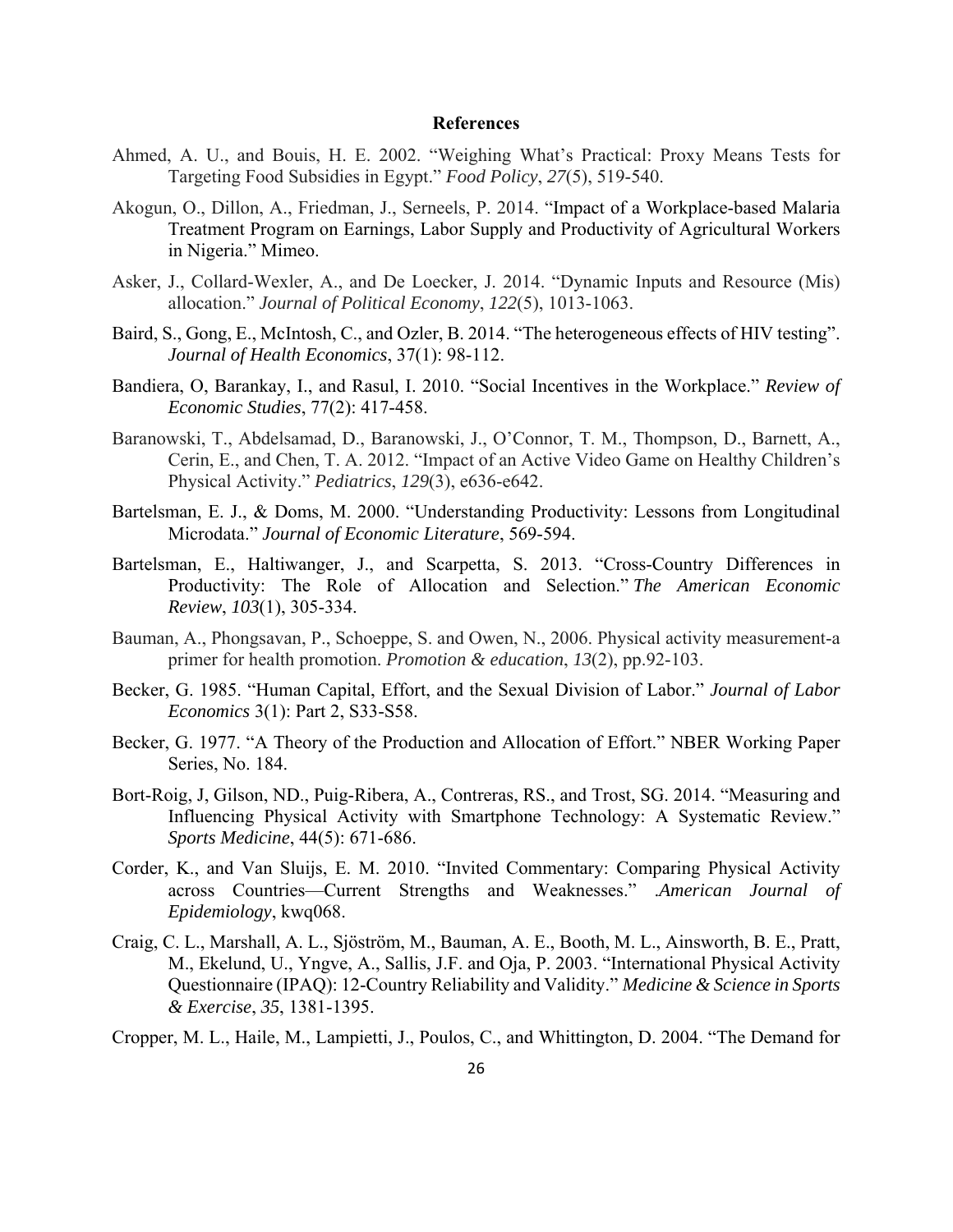a Malaria Vaccine: Evidence from Ethiopia." Journal of Development Economics 75: 303- 318.

- dalla Martha R.C., Tada M.S., Ferreira R.G., da Silva L.H., Wunderlich G. 2007. "Microsatellite Characterization of *Plasmodium falciparum* from Symptomatic and Non-symptomatic Infections from the Western Amazon Reveals the Existence of Non-symptomatic Infection-associated Genotypes." *Memórias do Instituto Oswaldo Cruz* 102:293-298.
- Deressa, T. 2007. "Measuring the Economic Impact of Climate Change on Ethiopian Agriculture: Ricardian approach". World Bank Policy Research Paper No. 4342. Washington D.C.: World Bank.
- Dillon, A., Friedman, J., and Serneels, P. 2014. "Health Information, Treatment, and Worker Productivity: Experimental Evidence from Malaria Testing and Treatment among Nigerian Sugarcane Cutters". World Bank Policy Research Working Paper No. 7120.
- Dupas, P. 2011. "Health Behavior in Developing Countries." *Annual Revenue of Economics*, *3*(1), 425-449.
- FAO and WHO. 2001. *Human energy requirements. Report of a Joint FAO/WHO/UNU Expert Consultation*. FAO: Rome.
- Gibbons, R. 1987. "Piece-Rate Incentive Schemes." *Journal of Labor Economics*: 413-429.
- Gong, E. 2015. "HIV Testing and Risky Sexual Behavior." *The Economic Journal*, Vol 125, Issue 582, p 32-60.
- Government of Nigeria. 2011. "National Guidelines for Diagnosis and Treatment of Malaria." Federal Ministry of Health, March, mimeo.
- Grosh, M., and Baker, J. L. 1995. "Proxy Means Tests for Targeting Social Programs." *Simulations and Speculations*, *118*.
- Herrmann, M. A., & Rockoff, J. E. 2012. "Worker Absence and Productivity: Evidence from Teaching" *Journal of Labor Economics, 30*(4), 749-782. doi:10.1086/666537
- Imbens G., and J. Wooldridge. 2009. Recent developments in the econometrics of program evaluation. *Journal of Economic Literature*, 47(1): 5–86.
- Jalan, J., and Somanathan, E. 2008. "The Importance of Being Informed: Experimental Evidence on Demand for Environmental Quality." *Journal of Development Economics*, 87(1), 14- 28.
- Lazear, E. P. 2000. "Performance Pay And Productivity" *American Economic Review*, v90 (5,Dec), 1346-1361.
- Laishram, D. D., Sutton, P. L., Nanda, N., Sharma, V. L., Sobti, R. C., Carlton, J. M., and Joshi,H. 2012. "The Complexities of Malaria Disease Manifestations with a Focus on Asymptomatic Malaria." *Malaria Journal*, 11(1): 29.
- Mas, A. and Moretti, E. 2009. "Peers at Work" *American Economic Review* 99 (1), 112-145.
- Miller, L. H., Baruch, D. I., Marsh, K., and Doumbo, O. K. 2002. "The Pathogenic Basis of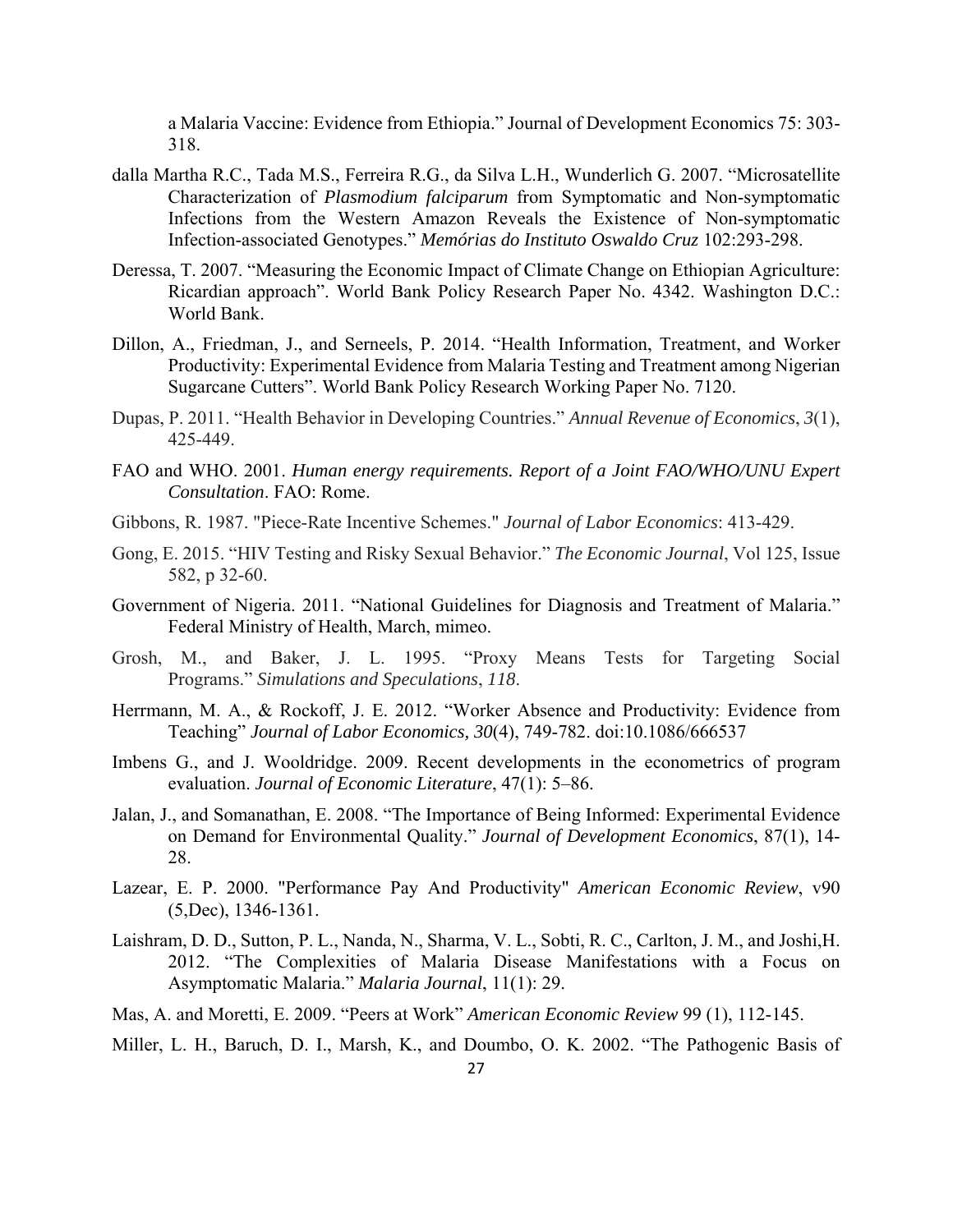Malaria." *Nature*, 415(6872), 673-679.

National Bureau of Statistics, 2012, Nigeria Poverty Profile.

- Najera, J. A. and Hempel, J. 1996. "The Burden of Malaria." World Health Organization /MAL/96.10.
- Rottmann, M., Lavstsen, T., Mugasa, J. P., Kaestli, M., Jensen, A. T. R., Müller, D., Theander, T.and Beck, H-P. 2006. "Differential Expression of Var Gene Groups is Associated with Morbidity Caused by *Plasmodium falciparum* Infection in Tanzanian Children." *Infection and Immunity* 74 (7): 3904-3911
- Sallis, J.F., Cerin, E., Conway, T.L., Adams, M.A., Frank, L.D., Pratt, M., Salvo, D., Schipperijn, J., Smith, G., Cain, K.L. and Davey, R., 2016. Physical activity in relation to urban environments in 14 cities worldwide: a cross-sectional study. *The Lancet*, *387*(10034), pp.2207-2217.
- Salvo, D., Torres, C., Villa, U., Rivera, J.A., Sarmiento, O.L., Reis, R.S. and Pratt, M. 2015. "Accelerometer-based physical activity levels among Mexican adults and their relation with sociodemographic characteristics and BMI: a cross-sectional study." *International Journal of Behavioral Nutrition and Physical Activity*, *12*(1), p.79-90.
- Sherar, L.B., Griew, P., Esliger, D.W., Cooper, A.R., Ekelund, U., Judge, K. and Riddoch, C. 2011. "International children's accelerometry database (ICAD): design and methods". *BMC Public Health*, *11*(1), p.485-498.
- Sobngwi, E., Mbanya, J. C. N., Unwin, N. C., Aspray, T. J., and Alberti, K. G. M. M. 2001. "Development and Validation of a Questionnaire for the Assessment of Physical Activity in Epidemiological Studies in Sub-Saharan Africa." *International Journal of Epidemiology*, *30*(6), 1361-1368.
- Sowunmi, A., Gbotosho, G. O., Happi, C. T., Adedeji, A. A., Fehintola, F. A., Folarin, O. A.,Tambo E., and Fateye, B. A. 2007. "Therapeutic Efficacy and Effects of Artemetherlumefantrine and Amodiaquine-sulfalene-pyrimethamine on Gametocyte Carriage in Children with Uncomplicated *Plasmodium falciparum* malaria in Southwestern Nigeria." *The American journal of tropical medicine and hygiene*, *77*(2), 235-241.
- Speakman, J., 1997. *Doubly labelled water: theory and practice*. Springer Science & Business Media.
- Storm, F. A., Heller, B. W., and Mazzà, C. 2015. "Step Detection and Activity Recognition Accuracy of Seven Physical Activity Monitors." *PloS One*, *10*(3), e0118723.
- Strauss, J. and Thomas, D. 1998. "Health, Nutrition, and Economic Development." *Journal of Economic Literature*, 36 (2):766-817
- Syverson, C. 2011. "What Determines Productivity?" *Journal of Economic Literature*, *49*(2), 326- 365.
- Thornton, R. L. 2008. "The Demand for, and Impact of, Learning HIV Status." *American Economic Review*, *98*(5), 1829.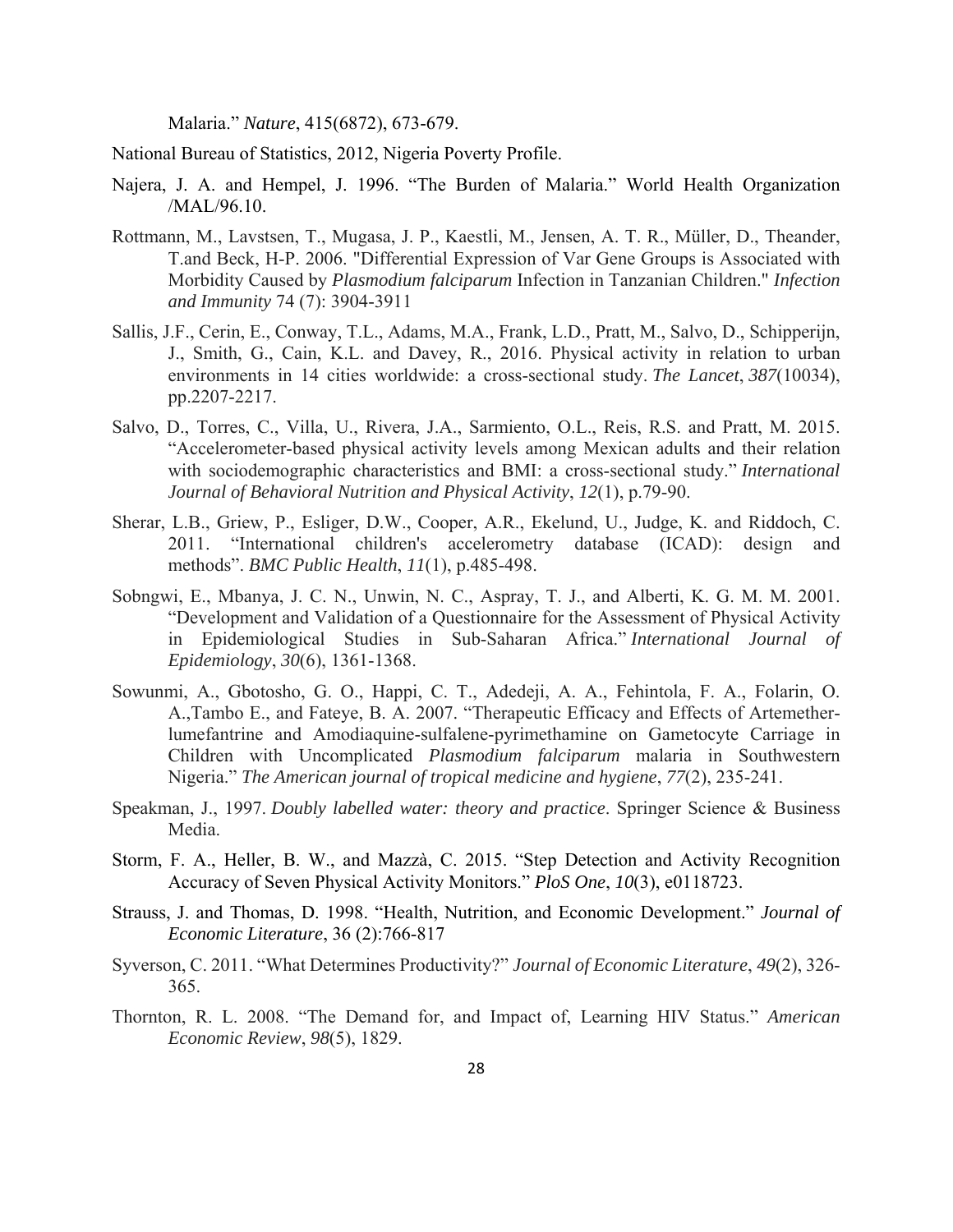- Toure, F.S., Bisseye, C. and Mavoungou, E. 2006. "Imbalanced Distribution of *Plasmodium falciparum* EBA-175 Genotypes Related to Clinical Status in Children from Bakoumba, Gabon." *Clinical Medicine and Research*, 4:7-11.
- White, N.J. 2005. "Intermittent Presumptive Treatment for Malaria". *PLoS Medicine* 2: 1-63.
- WHO. 2010, Guidelines for the Treatment of Malaria (2e). 2nd Edition. Geneva: World Health Organisation.
- WHO. 2012. *World Malaria Report 2012*. Geneva: World Health Organisation.
- Woodring, J. V., Ogutu, B. Schnabel, D., Waitumbi, J. N., Olsen, C. H., Walsh, D. S., Heppner Jr., D. G. and Polhemus, M. E. . 2010. "Evaluation of Recurrent Parasitemia after Artemether-Lumefantrine Treatment for Uncomplicated Malaria in Children in Western Kenya." *American Journal of Tropical Medicine and Hygiene* 83: 458-464.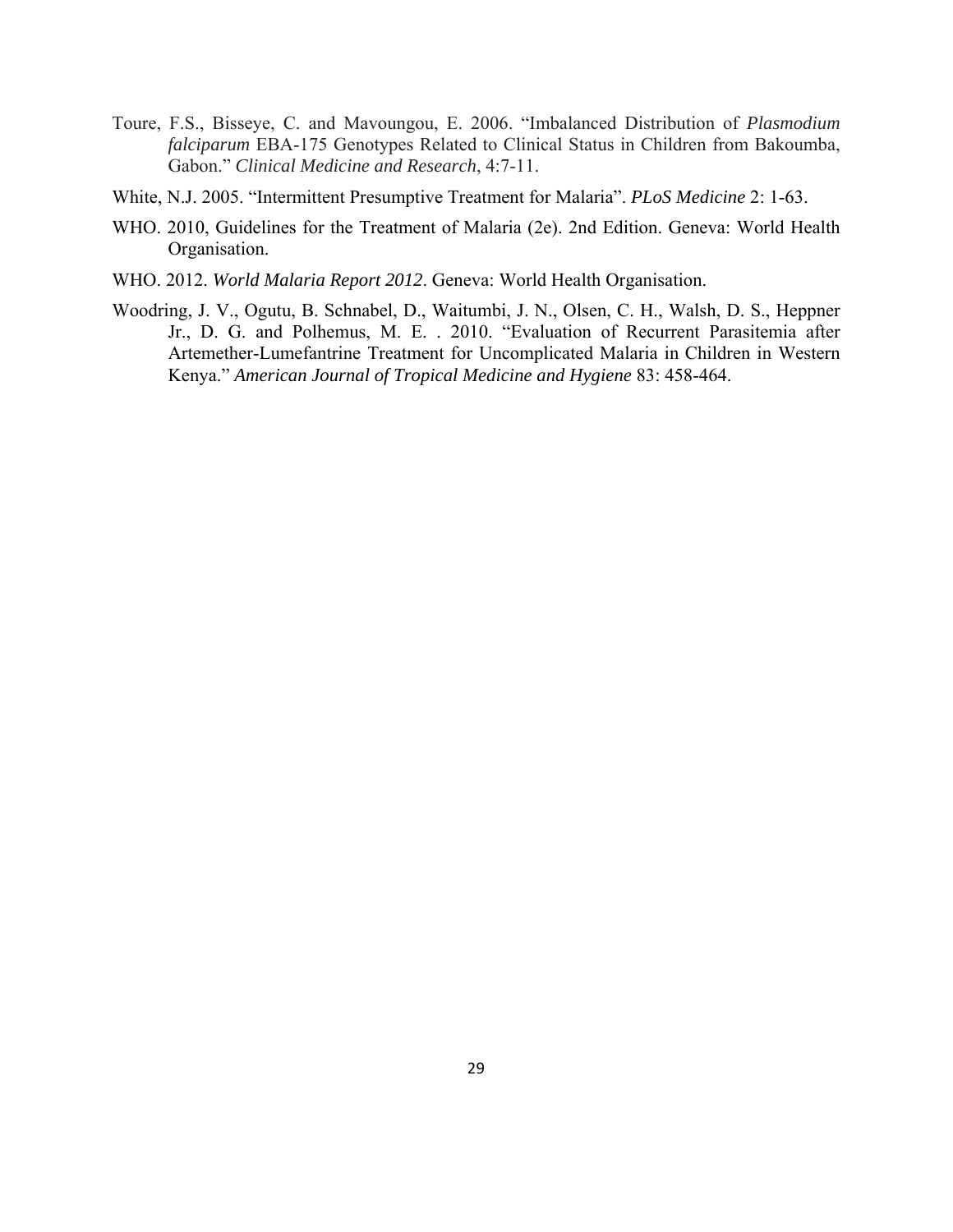**Figure 1: Days Before Tracker Loss** 



**Figures 2: Minutes Sedentary and Compliance** 

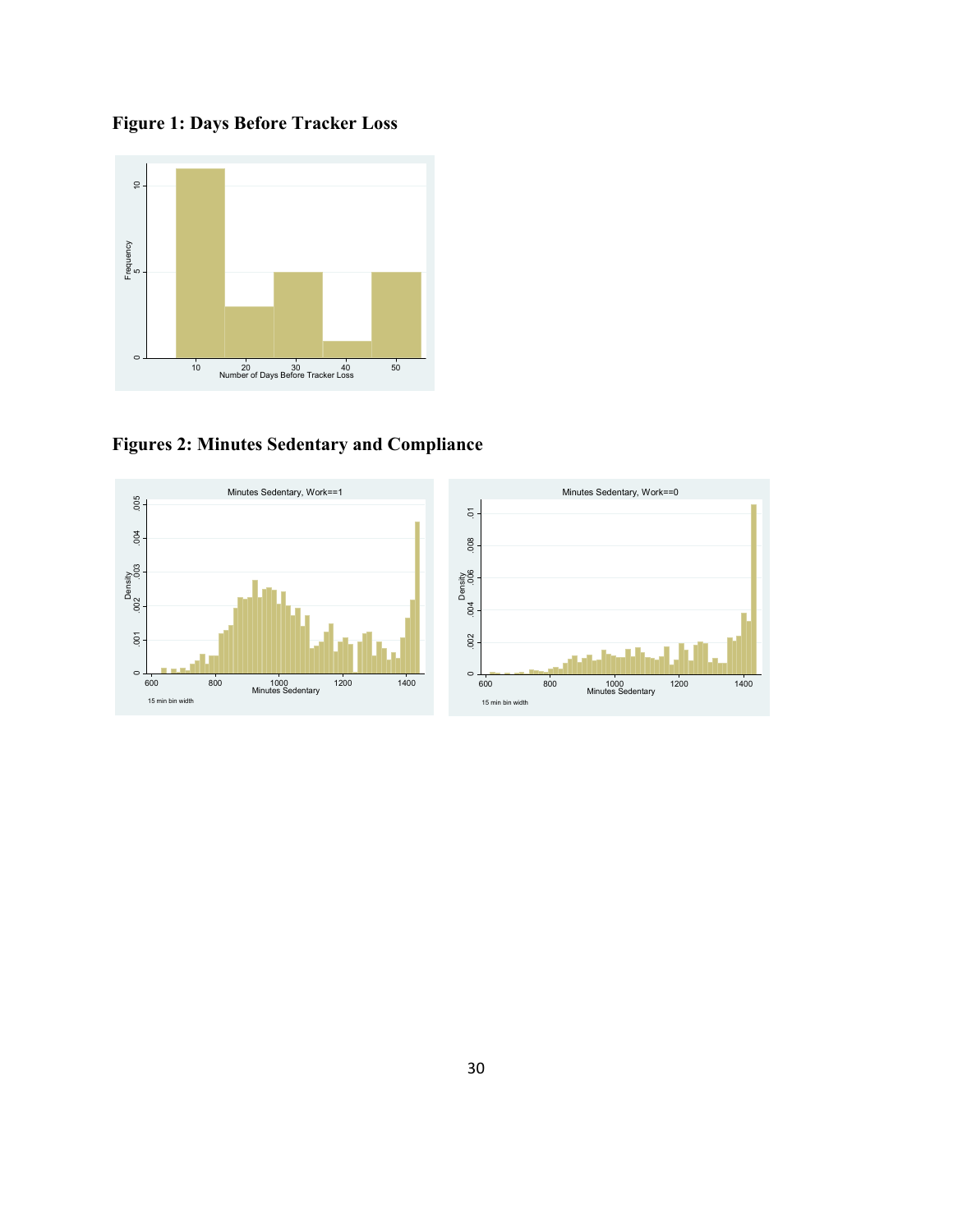|                                | Non-Tracked | <b>Tracked Workers</b> | P-value |
|--------------------------------|-------------|------------------------|---------|
|                                | Workers     | Mean                   |         |
|                                | Mean        |                        |         |
| Plantation experience          | 1.39        | 1.67                   | 0.172   |
|                                | (0.92)      | (0.73)                 |         |
| Attended school $(\%)$         | 84          | 83                     | 0.749   |
| Primary $(\% )$                | 10          | 8                      | 0.677   |
| Junior secondary $(\%)$        | 6           | 6                      | 0.922   |
| Senior Secondary (%)           | 62          | 66                     | 0.490   |
| BMI                            | 22.43       | 22.66                  |         |
|                                | (2.40)      | (2.30)                 | 0.405   |
| Malaria incidence (% positive) | 20          | 30                     |         |
|                                | (40)        | (46)                   | 0.027   |
| Hemoglobin score               | 13.85       | 13.71                  | 0.273   |
|                                | (1.06)      | (1.28)                 |         |
| Household Size                 | 5.69        | 6.08                   | 0.427   |
|                                | (4.05)      | (5.24)                 |         |
| Asset Index                    | 13,628      | 12,943                 | 0.439   |
|                                | (7,519)     | (7,690)                |         |

### **Table 1: Characteristics of Accelerometer Tracked and Non-Tracked Subsamples**

Note: These descriptive statistics are computed for the entire sample of 587 non-tracked workers and 83 tracked workers. The p-value results from a t-test of mean differences. Standard errors are reported in parentheses below the means.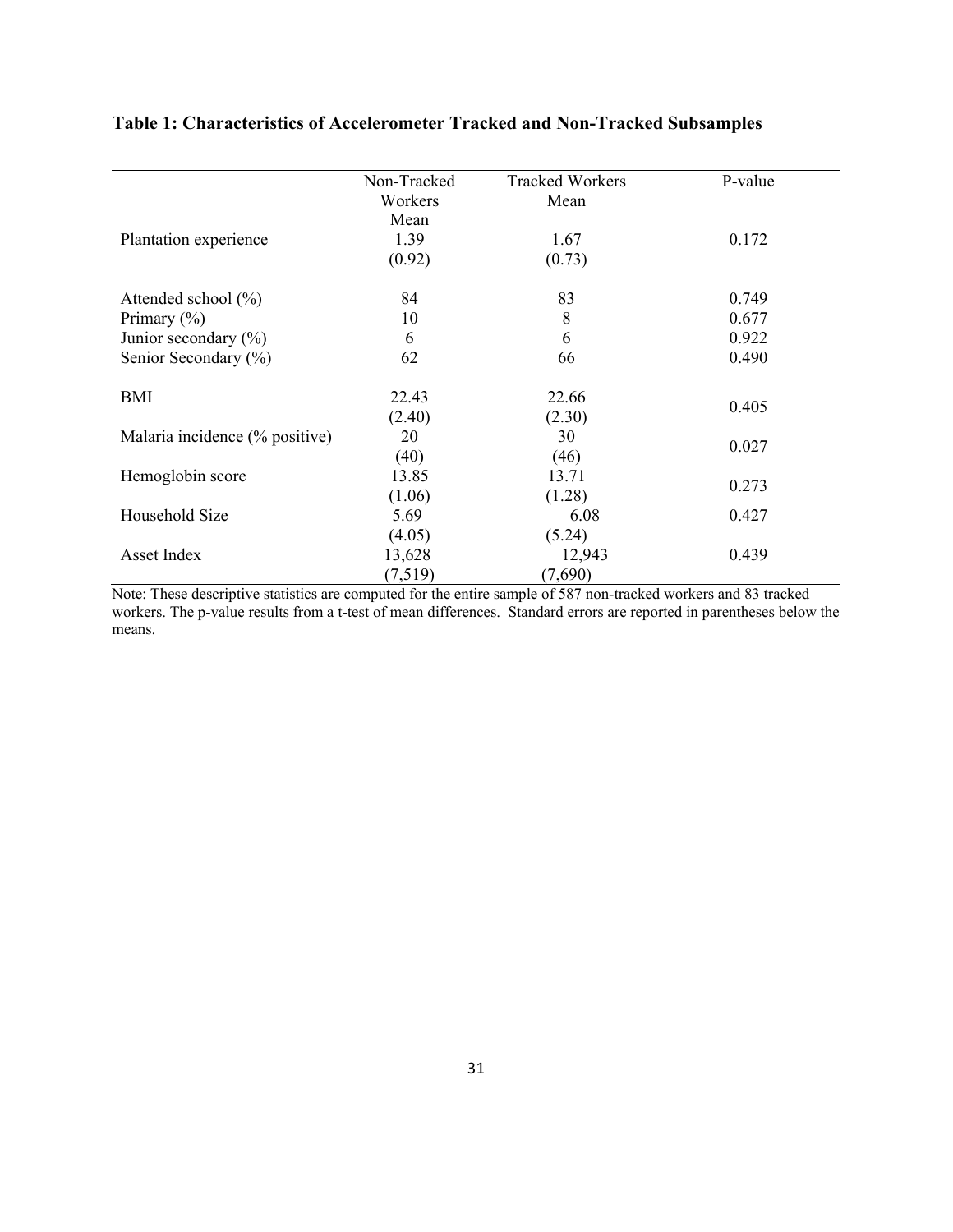|                              | Accelerometer |
|------------------------------|---------------|
| VARIABLES                    | lost          |
|                              |               |
| Age                          | 0.00          |
|                              | (0.005)       |
| Any school indicator         | 0.00          |
|                              | (0.003)       |
| Years of plantation          | $-0.01$       |
| experience                   |               |
|                              | (0.007)       |
| N. Children                  | $-0.01$       |
|                              | (0.006)       |
| Monogamous indicator         | 0.02          |
|                              | (0.034)       |
| Polygamous indicator         | $-0.03$       |
|                              | (0.031)       |
| N. cattle owned              | $-0.00$       |
|                              | (0.003)       |
| N. poultry owned             | $-0.00$       |
|                              | $(-0.001)$    |
| Number of Rooms              | $-0.01$       |
|                              | (0.010)       |
| Hemoglobin (Hb/dec)          | 0.02          |
|                              | (0.021)       |
| Malaria positive $(1 = Yes)$ | $-0.01$       |
|                              | (0.051)       |
| <b>Body Mass Index</b>       | 0.00          |
|                              | (0.007)       |
| Constant                     | $-0.29$       |
|                              | (0.308)       |
| Worker observations          | 83            |
| R-squared                    | 0.069         |

**Table 2: Determinants of Accelerometer Loss** 

Estimates based on a linear probability model.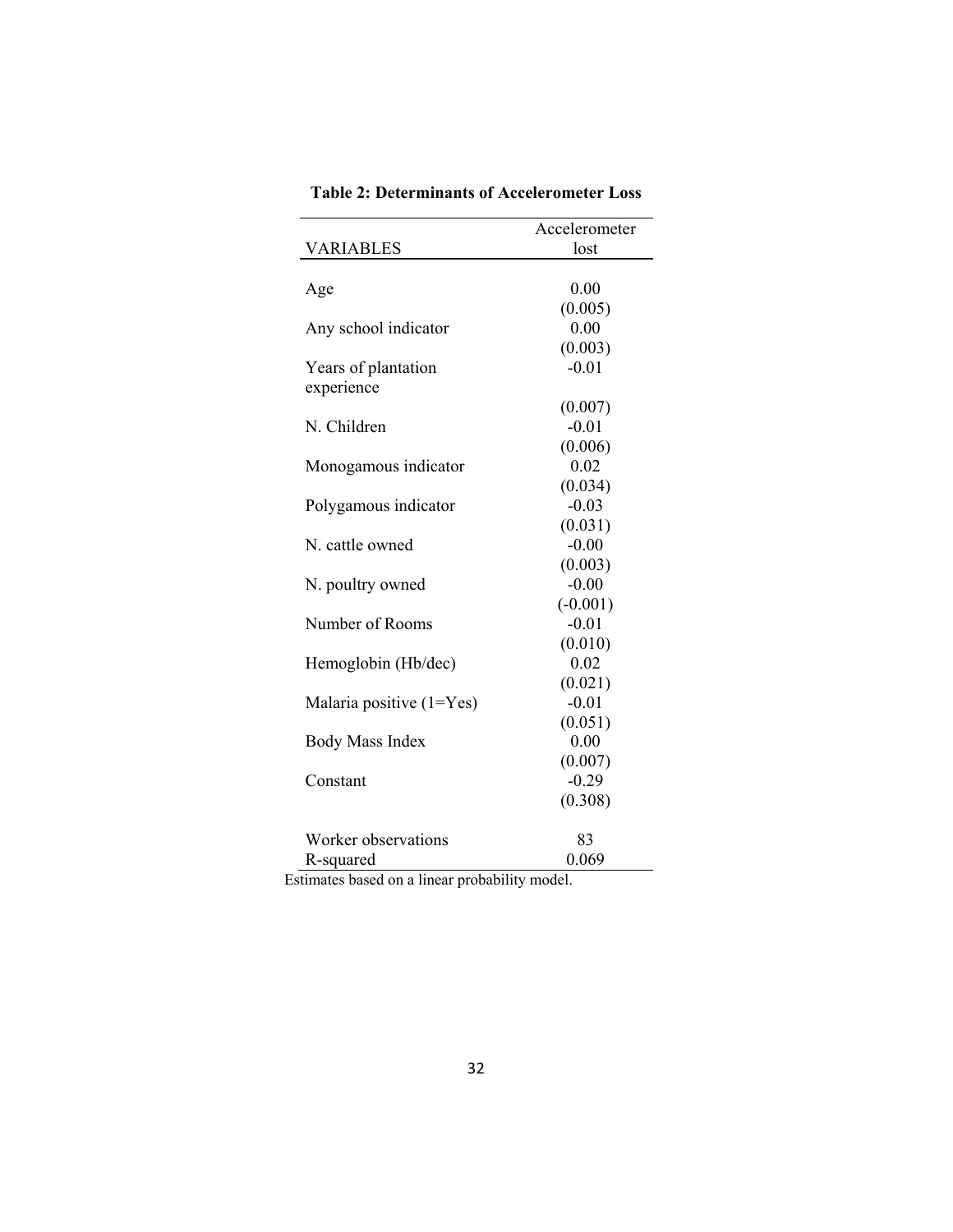### **Table 3: Activity Monitor Subsample Balancing Tests**

|                       | Normalized mean difference |         |
|-----------------------|----------------------------|---------|
|                       | (Comparison-Treatment)     | P-value |
| Plantation experience | $-0.19$                    | 0.77    |
| Attended School (%)   | $-0.04$                    | 0.51    |
| Primary $(\% )$       | $-0.03$                    | 0.21    |
| Junior Secondary (%)  | $-0.01$                    | 0.88    |
| Senior Secondary (%)  | 0.13                       | 0.13    |
| Household size        | 0.63                       | 0.53    |
| Asset index           | .12                        | 0.93    |
| BMI                   | 0.17                       | 0.71    |
| Hemoglobin score      | 0.19                       | 0.41    |

### *Balance Statistics across Treated and Comparison Workers*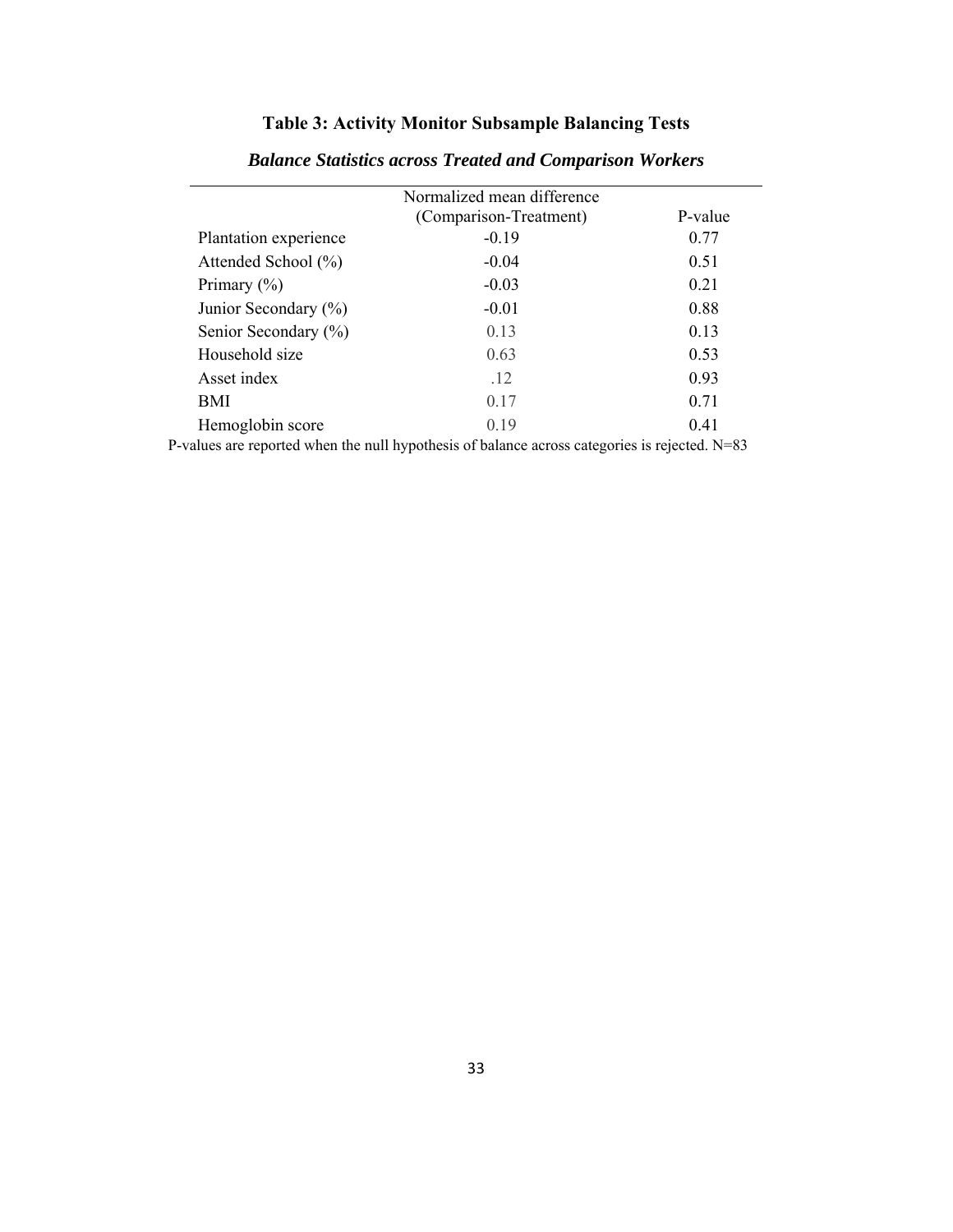|                                                         | raon +. Labor & Activity Bunningry Blats<br>N (Worker-<br>day) | Mean    | <b>SD</b> |
|---------------------------------------------------------|----------------------------------------------------------------|---------|-----------|
| All worker-day observations                             |                                                                |         |           |
| Work day                                                | 3162                                                           | 0.52    | 0.50      |
| Daily earnings                                          | 3162                                                           | 641.42  | 1101.80   |
| Hours sedentary                                         | 3162                                                           | 18.77   | 3.80      |
| Hours lightly active                                    | 3162                                                           | 2.43    | 1.69      |
| Hours fairly active                                     | 3162                                                           | 2.11    | 1.73      |
| Hours very active                                       | 3162                                                           | 0.43    | 0.51      |
| Trimmed observations                                    |                                                                |         |           |
| Work day                                                | 2106                                                           | 0.57    | 0.50      |
| Daily earnings                                          | 2106                                                           | 652.00  | 810.55    |
| Hours sedentary                                         | 2106                                                           | 17.18   | 2.42      |
| Hours lightly active                                    | 2106                                                           | 3.27    | 1.29      |
| Hours fairly active                                     | 2106                                                           | 2.93    | 1.43      |
| Hours very active                                       | 2106                                                           | 0.61    | 0.52      |
| Work days (on plantation) for trimmed observations      |                                                                |         |           |
| Work day                                                | 1190                                                           | 1.00    | 0.00      |
| Daily earnings                                          | 1190                                                           | 1153.87 | 763.90    |
| Hours sedentary                                         | 1190                                                           | 16.42   | 2.01      |
| Hours lightly active                                    | 1190                                                           | 3.57    | 1.17      |
| Hours fairly active                                     | 1190                                                           | 3.30    | 1.36      |
| Hours very active                                       | 1190                                                           | 0.70    | 0.49      |
| Non-work days (off-plantation) for trimmed observations |                                                                |         |           |
| Work day                                                | 916                                                            | 0.00    | 0.00      |
| Daily earnings                                          | 916                                                            | 0.00    | 0.00      |
| Hours sedentary                                         | 916                                                            | 18.17   | 2.55      |
| Hours lightly active                                    | 916                                                            | 2.87    | 1.33      |
| Hours fairly active                                     | 916                                                            | 2.45    | 1.37      |
| Hours very active                                       | 916                                                            | 0.51    | 0.55      |

**Table 4: Labor & Activity Summary Stats**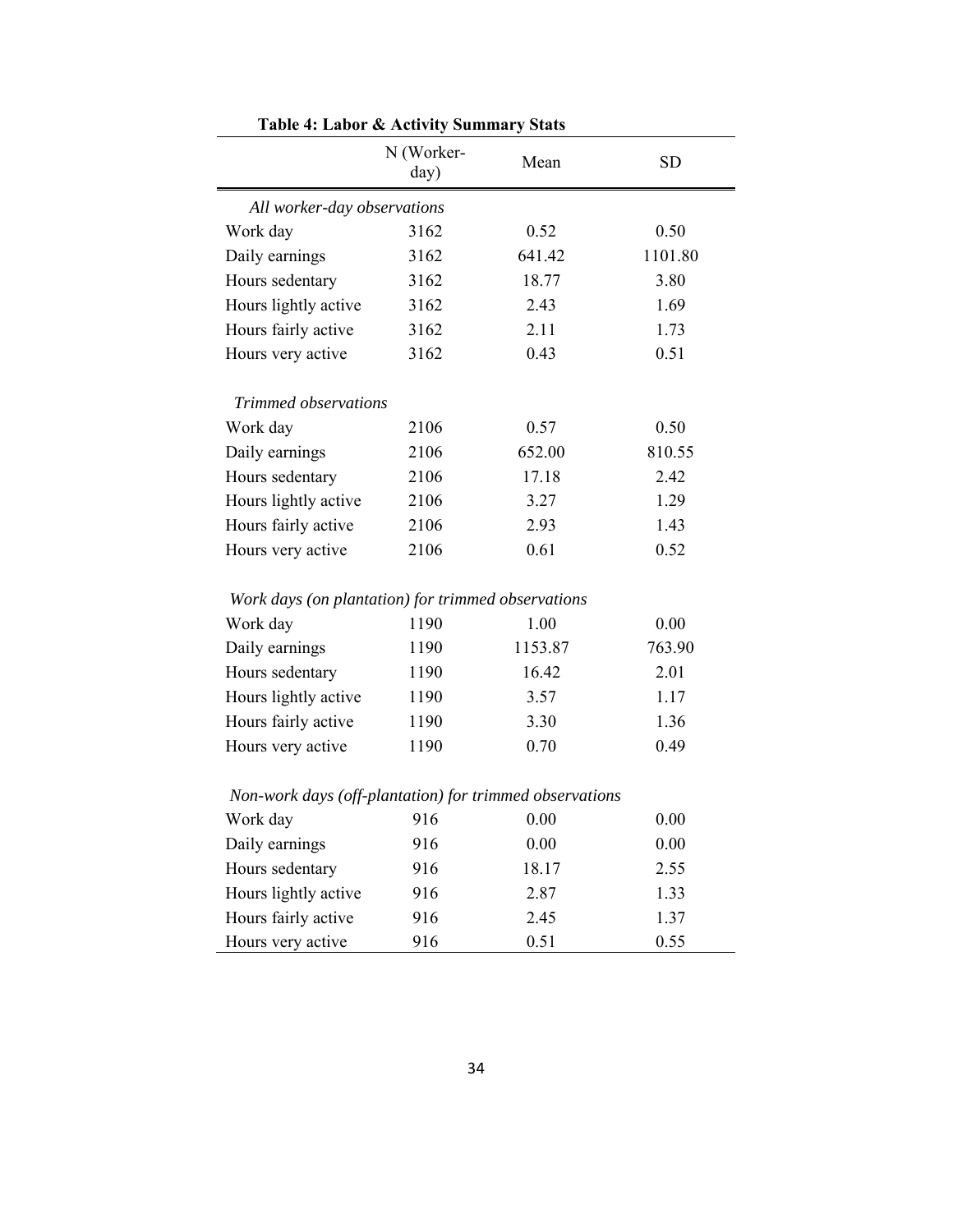|                             | Work day   | Daily earnings<br>(unconditional on working) | Daily earnings<br>(conditional on working) |  |  |
|-----------------------------|------------|----------------------------------------------|--------------------------------------------|--|--|
|                             |            |                                              |                                            |  |  |
| Hours active                | $0.082***$ | 111.599***                                   | 44.013***                                  |  |  |
|                             | (0.005)    | (11.883)                                     | (14.327)                                   |  |  |
|                             |            |                                              |                                            |  |  |
| Hours lightly active        | $0.101***$ | 105.142***                                   | $-0.123$                                   |  |  |
|                             | (0.013)    | (23.225)                                     | (27.016)                                   |  |  |
| Hours fairly or very active | $0.072***$ | 115.277***                                   | 65.302***                                  |  |  |
|                             | (0.009)    | (13.850)                                     | (13.060)                                   |  |  |
|                             |            |                                              |                                            |  |  |
| Hours lightly active        | $0.100***$ | 103.310***                                   | $-2.047$                                   |  |  |
|                             | (0.012)    | (23.709)                                     | (25.471)                                   |  |  |
| Hours fairly active         | $0.075***$ | 121.336***                                   | 70.910*                                    |  |  |
|                             | (0.011)    | (22.796)                                     | (38.397)                                   |  |  |
| Hours very active           | $0.063*$   | 95.534*                                      | 44.756                                     |  |  |
|                             | (0.034)    | (49.033)                                     | (97.658)                                   |  |  |
|                             |            |                                              |                                            |  |  |
| Number of worker-days       | 2106       | 2106                                         | 1190                                       |  |  |
| Number of workers           | 83         | 83                                           | 83                                         |  |  |

### **Table 5: Relationship between Labor Outcomes and Physical Activity**

 Note: \*\*\* p<0.01, \*\* p<0.05, \* p<0.1 Regressions include worker fixed effects. Standard errors clustered at work group level.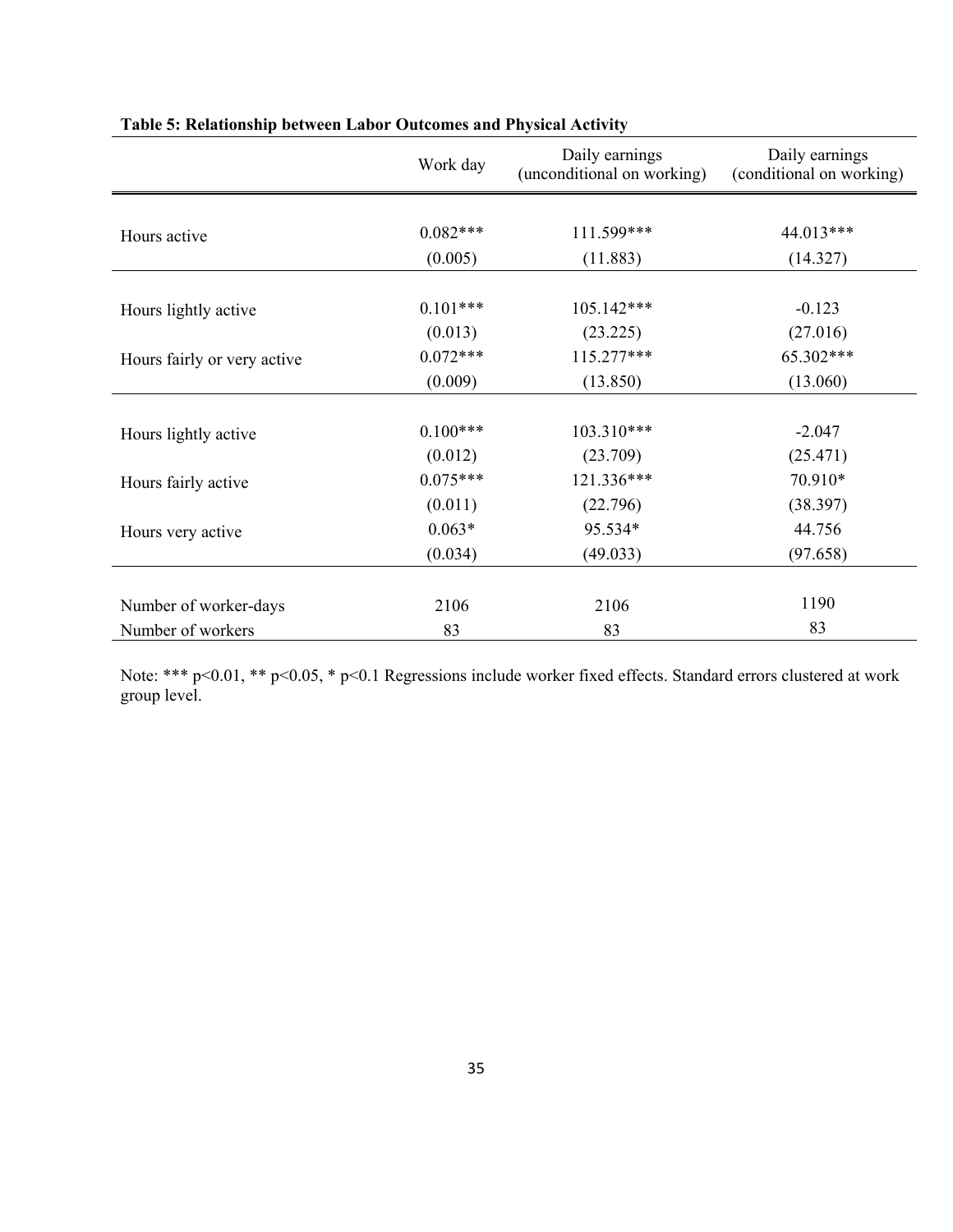| Panel A: Full Sample |              |                       |                                                      |                   |            |            |            |                          |                          |            |  |
|----------------------|--------------|-----------------------|------------------------------------------------------|-------------------|------------|------------|------------|--------------------------|--------------------------|------------|--|
|                      |              | <b>Labor Outcomes</b> |                                                      | Physical Activity |            |            |            |                          | Distribution of Activity |            |  |
|                      | Daily Labor  | Daily                 | Daily Rods                                           | Sedentary         | Light      | Fairly     | Very       | Light/                   | Fair/                    | Very/      |  |
|                      | Supply       | Earnings              | Cut                                                  | Hours             | Work       | Active     | Active     | Active                   | Active                   | Active     |  |
|                      | $(1=Worked)$ | (Naira)               |                                                      |                   | Hours      | Hours      | Hours      | Hours                    | Hours                    | Hours      |  |
|                      | (1)          | (2)                   | (3)                                                  | (4)               | (5)        | (6)        | (7)        | (8)                      | (9)                      | (10)       |  |
| Program Offer        | 0.040        | 233.330               | 104.144                                              | $-0.452$          | $-0.151$   | 0.507      | 0.096      | $-0.058*$                | $0.044*$                 | 0.014      |  |
| $(1 = Yes)$          | (0.119)      | (203.907)             | (91.022)                                             | (0.499)           | (0.152)    | (0.353)    | (0.090)    | (0.034)                  | (0.026)                  | (0.009)    |  |
| Constant             | $0.524***$   | 678.264***            | 302.806***                                           | 13.590***         | $3.629***$ | 4.844***   | 1.937***   | $0.370***$               | $0.467***$               | $0.163***$ |  |
|                      | (0.057)      | (96.997)              | (43.299)                                             | (0.483)           | (0.296)    | (0.293)    | (0.095)    | (0.034)                  | (0.028)                  | (0.009)    |  |
| Number of            |              |                       |                                                      |                   |            |            |            |                          |                          |            |  |
| Worker-Day           |              | 559                   |                                                      | 503               |            |            |            | 503                      |                          |            |  |
| Observations         |              |                       |                                                      |                   |            |            |            |                          |                          |            |  |
|                      |              |                       | Panel B: Work-Day Observations where Labor Supply==1 |                   |            |            |            |                          |                          |            |  |
|                      |              | Labor Outcomes        |                                                      | Physical Activity |            |            |            | Distribution of Activity |                          |            |  |
|                      | Daily Labor  | Daily                 | Daily Rods                                           | Sedentary         | Light      | Fairly     | Very       | Light/                   | Fair/                    | Very/      |  |
|                      | Supply       | Earnings              | Cut                                                  | Hours             | Work       | Active     | Active     | Active                   | Active                   | Active     |  |
|                      | $(1=Worked)$ | (Naira)               |                                                      |                   | Hours      | Hours      | Hours      | Hours                    | Hours                    | Hours      |  |
|                      |              |                       |                                                      |                   |            |            |            |                          |                          |            |  |
| Program Offer        |              | 315.619**             | 140.859**                                            | $-0.684$          | $-0.198$   | $0.740*$   | 0.142      | $-0.087**$               | $0.068**$                | 0.019      |  |
| $(1 = Yes)$          |              | (126.165)             | (56.322)                                             | (0.632)           | (0.209)    | (0.421)    | (0.127)    | (0.041)                  | (0.031)                  | (0.012)    |  |
| Constant             |              | 1,248.736***          | 557.499***                                           | 16.816***         | 3.833***   | $2.770***$ | $0.581***$ | $0.579***$               | $0.359***$               | $0.062***$ |  |
|                      |              | (81.797)              | (36.515)                                             | (0.474)           | (0.160)    | (0.304)    | (0.102)    | (0.031)                  | (0.022)                  | (0.010)    |  |
| Number of            |              |                       |                                                      |                   |            |            |            |                          |                          |            |  |
| Worker-Day           |              | 333                   |                                                      | 333               |            |            |            | 333                      |                          |            |  |
| Observations         |              |                       |                                                      |                   |            |            |            |                          |                          |            |  |

### **Table 6. Intent to Treat Effects on Labor Outcomes and Physical Activity**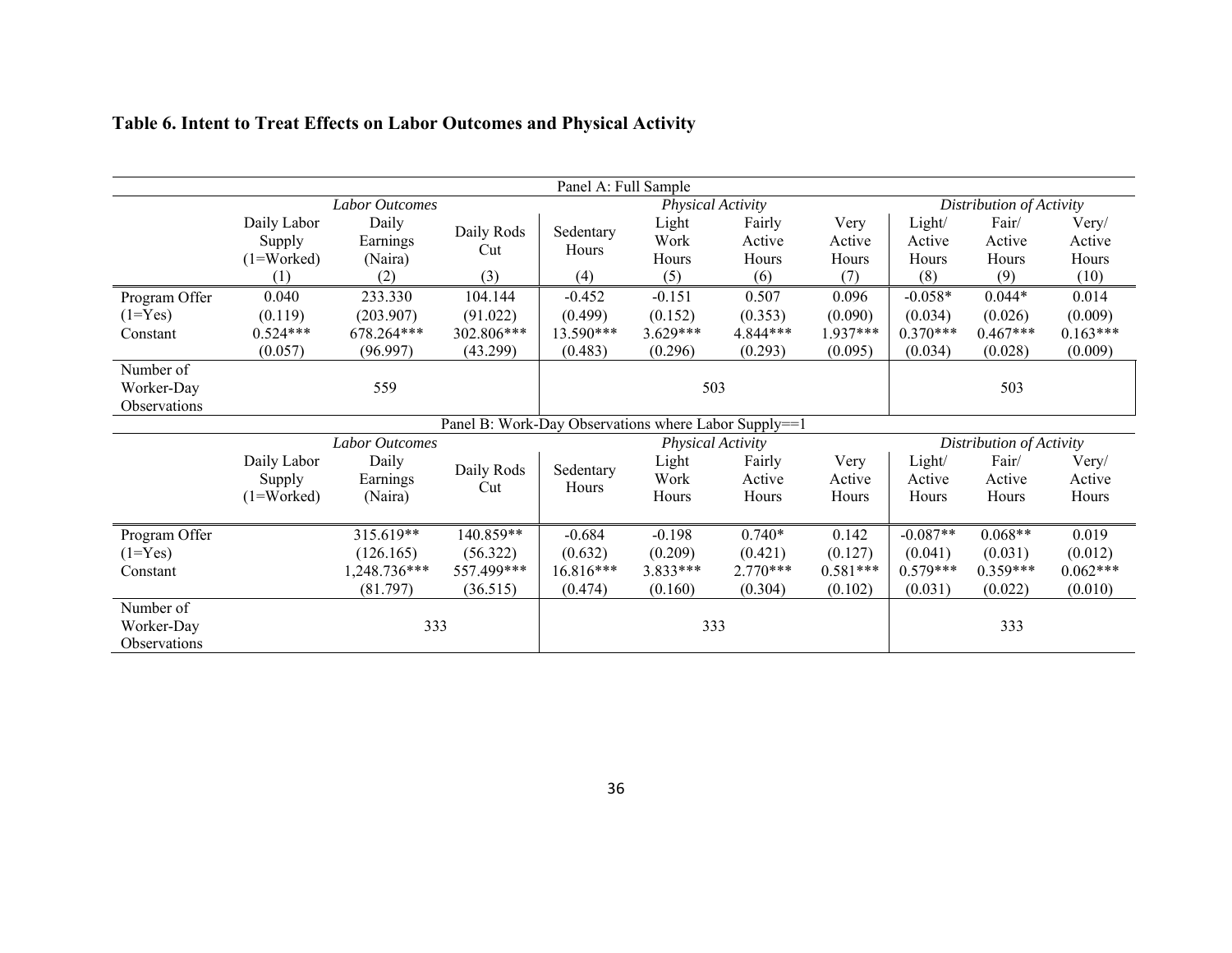| Panel A: Full Sample |              |                |            |                   |            |                                                      |            |                          |            |            |
|----------------------|--------------|----------------|------------|-------------------|------------|------------------------------------------------------|------------|--------------------------|------------|------------|
|                      |              | Labor Outcomes |            | Physical Activity |            |                                                      |            | Distribution of Activity |            |            |
|                      | Daily Labor  | Daily          | Daily Rods | Sedentary         | Light      | Fairly Active                                        | Very       | Light/                   | Fair/      | Very/      |
|                      | Supply       | Earnings       | Cut        | Hours             | Work       | Hours                                                | Active     | Active                   | Active     | Active     |
|                      | $(1=Worked)$ | (Naira)        |            |                   | Hours      |                                                      | Hours      | Hours                    | Hours      | Hours      |
|                      | (1)          | (2)            | (3)        | (4)               | (5)        | (6)                                                  | (7)        | (8)                      | (9)        | (10)       |
| Program Offer        | $-0.110$     | 316.129        | 141.006    | $-0.441$          | $-0.390*$  | 0.651                                                | 0.180      | $-0.093$                 | 0.065      | 0.027      |
| $(1 = Yes)$          | (0.238)      | (472.771)      | (211.032)  | (1.234)           | (0.232)    | (0.830)                                              | (0.223)    | (0.069)                  | (0.053)    | (0.019)    |
| Constant             | $0.605***$   | 615.871***     | 274.997*** | 13.952***         | $3.040***$ | 5.094***                                             | 1.914***   | $0.345***$               | $0.489***$ | $0.166***$ |
|                      | (0.106)      | (210.121)      | (93.792)   | (0.846)           | (0.702)    | (0.610)                                              | (0.220)    | (0.066)                  | (0.045)    | (0.023)    |
| Number of            |              |                |            |                   |            |                                                      |            |                          |            |            |
| Worker-Day           |              | 165            |            | 146               |            |                                                      |            | 146                      |            |            |
| Observations         |              |                |            |                   |            |                                                      |            |                          |            |            |
|                      |              |                |            |                   |            | Panel B: Work-Day Observations where Labor Supply==1 |            |                          |            |            |
|                      |              | Labor Outcomes |            | Physical Activity |            |                                                      |            | Distribution of Activity |            |            |
|                      | Daily Labor  | Daily          | Daily Rods | Sedentary         | Light      | Fairly Active                                        | Very       | Light/                   | Fair/      | Very/      |
|                      | Supply       | Earnings       | Cut        | Hours             | Work       | Hours                                                | Active     | Active                   | Active     | Active     |
|                      | $(1=Worked)$ | (Naira)        |            |                   | Hours      |                                                      | Hours      | Hours                    | Hours      | Hours      |
|                      |              |                |            |                   |            |                                                      |            |                          |            |            |
| Program Offer        |              | 861.404*       | 384.303*   | $-1.663$          | $-0.075$   | $1.432**$                                            | 0.306      | $-0.136**$               | $0.105***$ | 0.031      |
| $(1 = Yes)$          |              | (478.515)      | (213.703)  | (1.208)           | (0.315)    | (0.701)                                              | (0.245)    | (0.055)                  | (0.036)    | (0.023)    |
| Constant             |              | 213.796        | 95.697     | $17.160***$       | $3.680***$ | $2.643***$                                           | $0.517***$ | $0.587***$               | $0.357***$ | $0.056***$ |
|                      |              | (478.515)      | (213.703)  | (0.958)           | (0.250)    | (0.556)                                              | (0.194)    | (0.044)                  | (0.029)    | (0.018)    |
| Number of            |              |                |            |                   |            |                                                      |            |                          |            |            |
| Worker-Day           |              | 107            |            | 107               |            |                                                      |            |                          | 107        |            |
| Observations         |              |                |            |                   |            |                                                      |            |                          |            |            |
|                      |              |                |            |                   |            |                                                      |            |                          |            |            |

### **Table 7. Treatment on the Treated Effects on Labor Outcomes and Physical Activity**